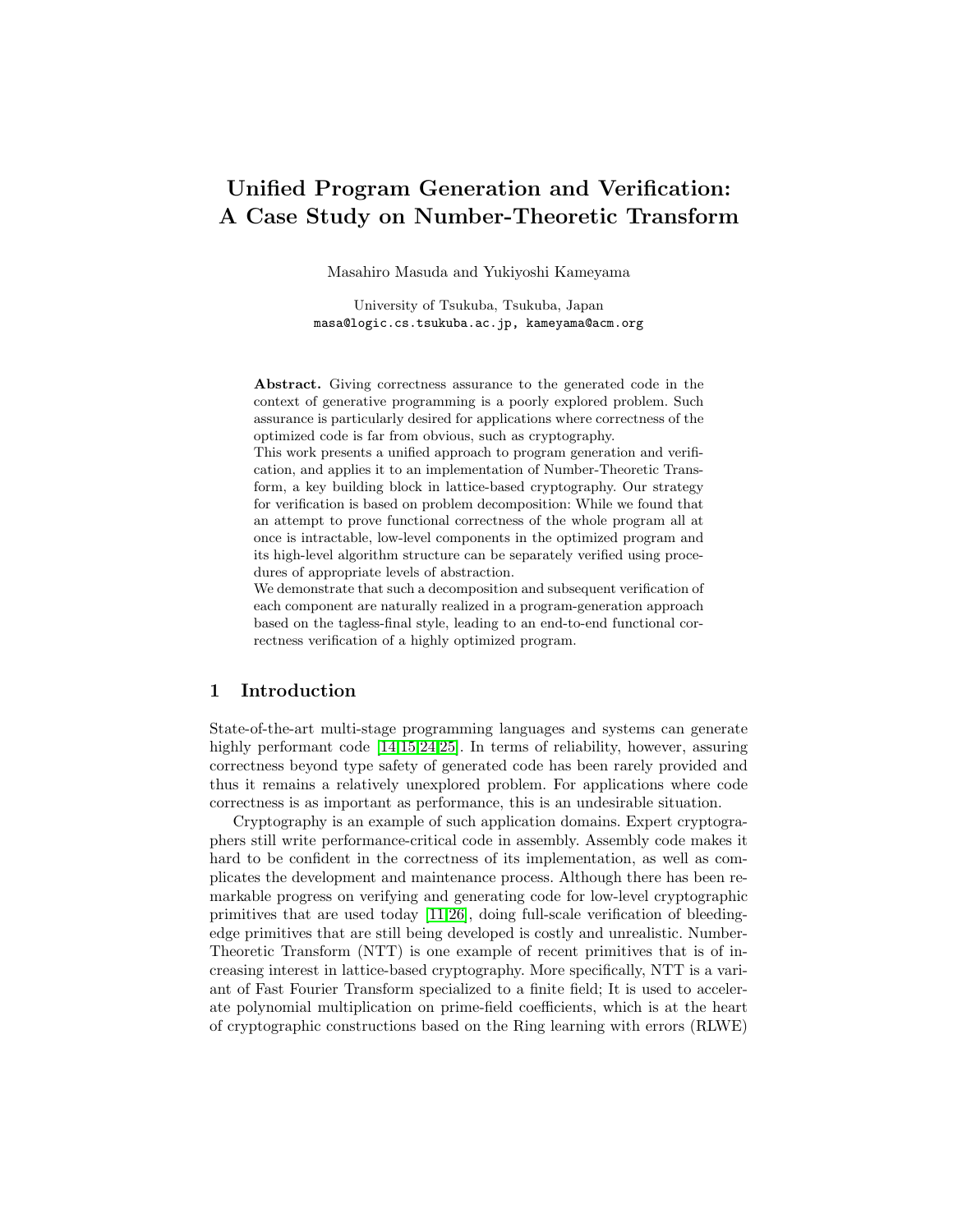problem [\[18\]](#page-17-5). Since the RLWE problem is widely recognized as a promising hardness assumption for post-quantum cryptography, many cryptographic schemes based on the hardness of the RLWE problem have been developed, along with optimized assembly implementations of NTT [\[13](#page-16-1)[,3,](#page-16-2)[17,](#page-17-6)[23\]](#page-17-7). We believe that the programming language community should be able to help implement correct and efficient code for such state-of-the-art primitives.

This work contributes a DSL-based approach to an NTT implementation, which uniformly represents code generation and verification in a single framework. Our approach is based on module-based abstraction techniques for embedded DSL implementations that are well-known in the functional programming community: Specifically, the tagless-final style [\[9\]](#page-16-3) is used for code generation. Our framework extends our previous work on code generation [\[19\]](#page-17-8) to accommodate program verification as an instance of interpretations of a DSL program. By exploiting the highly parameterized nature of the framework, we can realize interval analysis and symbolic computation at the level of an abstract DSL, while taking into account low-level details that are present in the generated code.

We have performed both safety property and functional correctness verification, which led us to several interesting findings. First, we found that a DSL framework based on the tagless-final style naturally enables a custom implementation of interval analysis, and that it can yield more precise bounds than those estimated by the state-of-the-art static analyzer for C programs, Frama-C value analysis tool [\[7\]](#page-16-4), applied to the generated code. Moreover, the more precise bounds allowed us to discover a new optimization opportunity that was not known before. Second, we found that decoupling the low-level details of modular reductions from the high-level structure of the NTT algorithm is the key to carrying out the end-to-end equivalence checking against the DFT reference. We summarize our contributions as follows<sup>[1](#page-1-0)</sup>.

- A unified treatment of code generation and verification in a single framework
- Interval analysis for NTT that verifies the absence of integer overflow (Sections [4.1](#page-7-0) and [4.2\)](#page-8-0)
- A verified derivation of a new code optimization based on interval analysis (Section [4.3\)](#page-9-0)
- End-to-end verification of functional correctness of the highly optimized NTT code against a textbook DFT algorithm (Section [5\)](#page-11-0)

The rest of the paper is organized as follows: Section [2](#page-2-0) gives background to this work. We describe our verification tasks concretely in Section [3](#page-5-0) before we go into our technical contributions in Sections [4](#page-7-1) and [5.](#page-11-0) We recap the pros and cons of our approach in Section [6.](#page-14-0) Section [7](#page-14-1) discusses related work and we conclude in Section [8.](#page-15-0)

<span id="page-1-0"></span><sup>&</sup>lt;sup>1</sup> Our code is available in https://github.com/masahi/nttverify.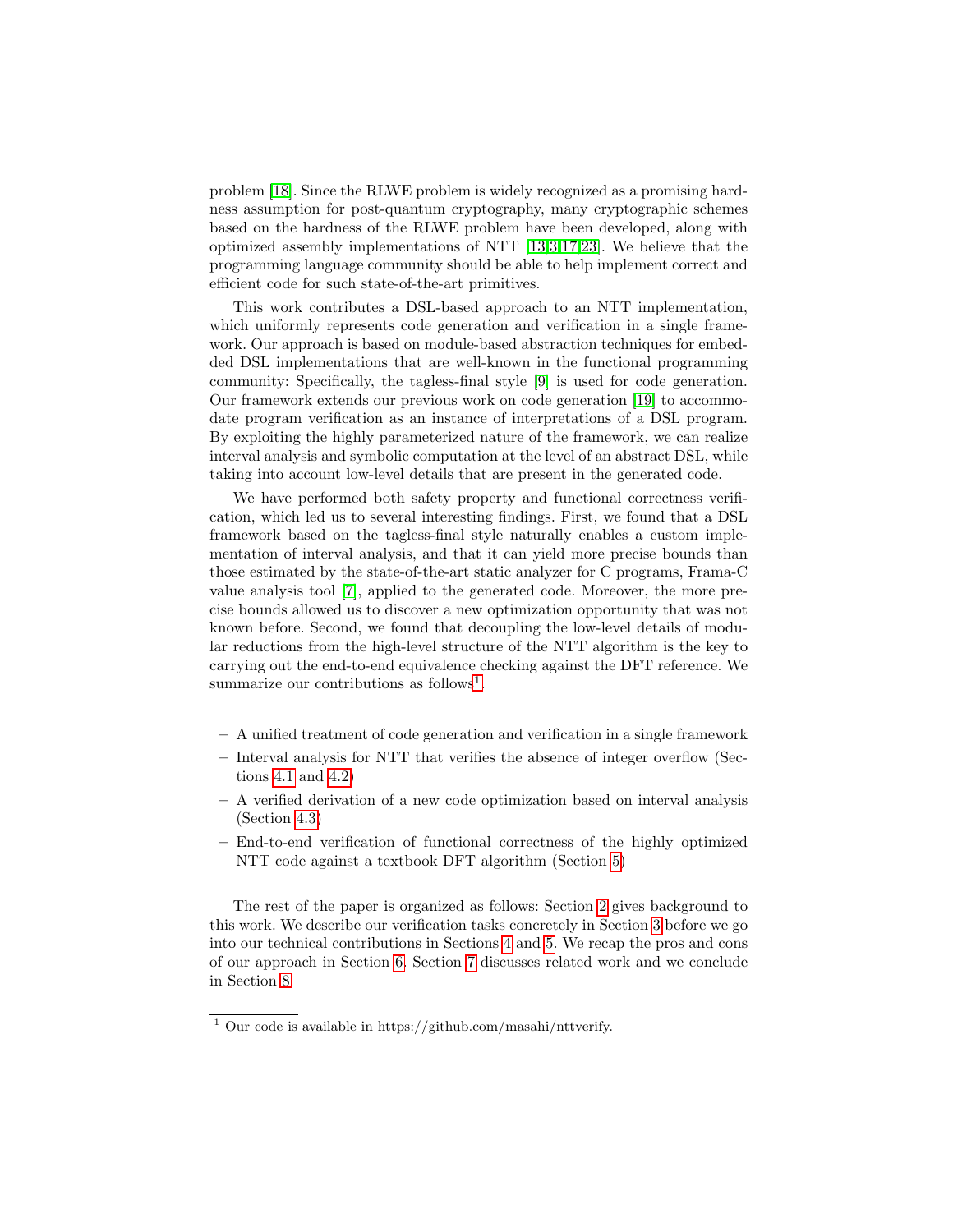## <span id="page-2-0"></span>2 Background

## <span id="page-2-2"></span>2.1 Number-Theoretic Transform

NTT is an  $O(n \log n)$  time algorithm to compute Discrete Fourier Transform (DFT) on a finite field. DFT is defined as follows: Given an input  $a = (a_0, a_1, ..., a_{n-1})$ such that  $a_i \in \mathbb{Z}_q$ , the finite field of integers modulo q, it computes  $y =$  $(y_0, y_1, ..., y_{n-1}), y_i \in \mathbb{Z}_q$  by the following formula [\[10\]](#page-16-5):

<span id="page-2-3"></span>
$$
y_k = \sum_{j=0}^{n-1} a_j \omega_n^{kj} \tag{1}
$$

Here,  $\omega_n$  is the *n*th primitive root of unity modulo q, satisfying  $\omega_n^n \equiv 1$ (mod  $q$ ). All addition and multiplication are done in modulo  $q$ . As an example of the choice of parameters, the NTT implementation in NewHope [\[3\]](#page-16-2), which our previous work on code generation is based on, uses  $n = 1024$  and  $q = 12289$ .

Algorithm [1](#page-2-1) shows the pseudocode of a textbook NTT algorithm. It uses the standard Cooley-Tukey algorithm [\[10\]](#page-16-5) and all powers of  $\omega_n$ , called twiddle factors, are precomputed and stored in an array  $\Omega$ . Each iteration of the outermost loop is often called a stage.

<span id="page-2-1"></span>

| <b>Algorithm 1</b> The pseudocode for the iterative, in-place NTT                                                      |
|------------------------------------------------------------------------------------------------------------------------|
| $\mathbf{1}$ : procedure NTT                                                                                           |
| <b>Input:</b> $a = (a_0, a_1, , a_{n-1}) \in \mathbb{Z}_q^n$ , precomputed constants table $\Omega \in \mathbb{Z}_q^n$ |
| 2:<br><b>Output:</b> $y = DFT(a)$ , in standard order                                                                  |
| 3:<br>bit-reverse $(a)$                                                                                                |
| 4:<br>for $(s = 1; s < log_2(n); s = s + 1)$ do                                                                        |
| 5:<br>$m = 2s$                                                                                                         |
| 6:<br>$a = 2^{s-1} - 1$                                                                                                |
| 7:<br>for $(k = 0; k < m; k = k + m)$ do                                                                               |
| 8:<br>for $(i = 0; i < m/2; i = i + 1)$ do                                                                             |
| 9:<br>$u = a[k + i]$                                                                                                   |
| 10:<br>$t = (a[k + j + m/2] \cdot \Omega[o + j]) \bmod q$                                                              |
| 11:<br>$a[k + j] = (u + t) \bmod q$                                                                                    |
| 12:<br>$a[k + j + m/2] = (u - t) \bmod q$                                                                              |
| 13:<br>end for                                                                                                         |
| 14:<br>end for                                                                                                         |
| 15:<br>end for                                                                                                         |
| $16:$ end procedure                                                                                                    |

The innermost loop performs the Cooly-Tukey butterfly operation with modular arithmetic. Existing work [\[3,](#page-16-2)[23\]](#page-17-7) and our code-generation framework use specialized algorithms for modular reductions. We follow their choice of algorithms and use Barrett reduction [\[6\]](#page-16-6) to reduce the results of addition and subtraction, and Montgomery multiplication [\[20\]](#page-17-9) for multiplication followed by reduction. We also follow the setting in NewHope for the choice of parameters: The modulus parameter q is 12289, and the input size  $n$  is 1024. The input is an array of integers whose values fit in 14 bits. Modular-reduction algorithms take one or two 16-bit values and compute a 14-bit output.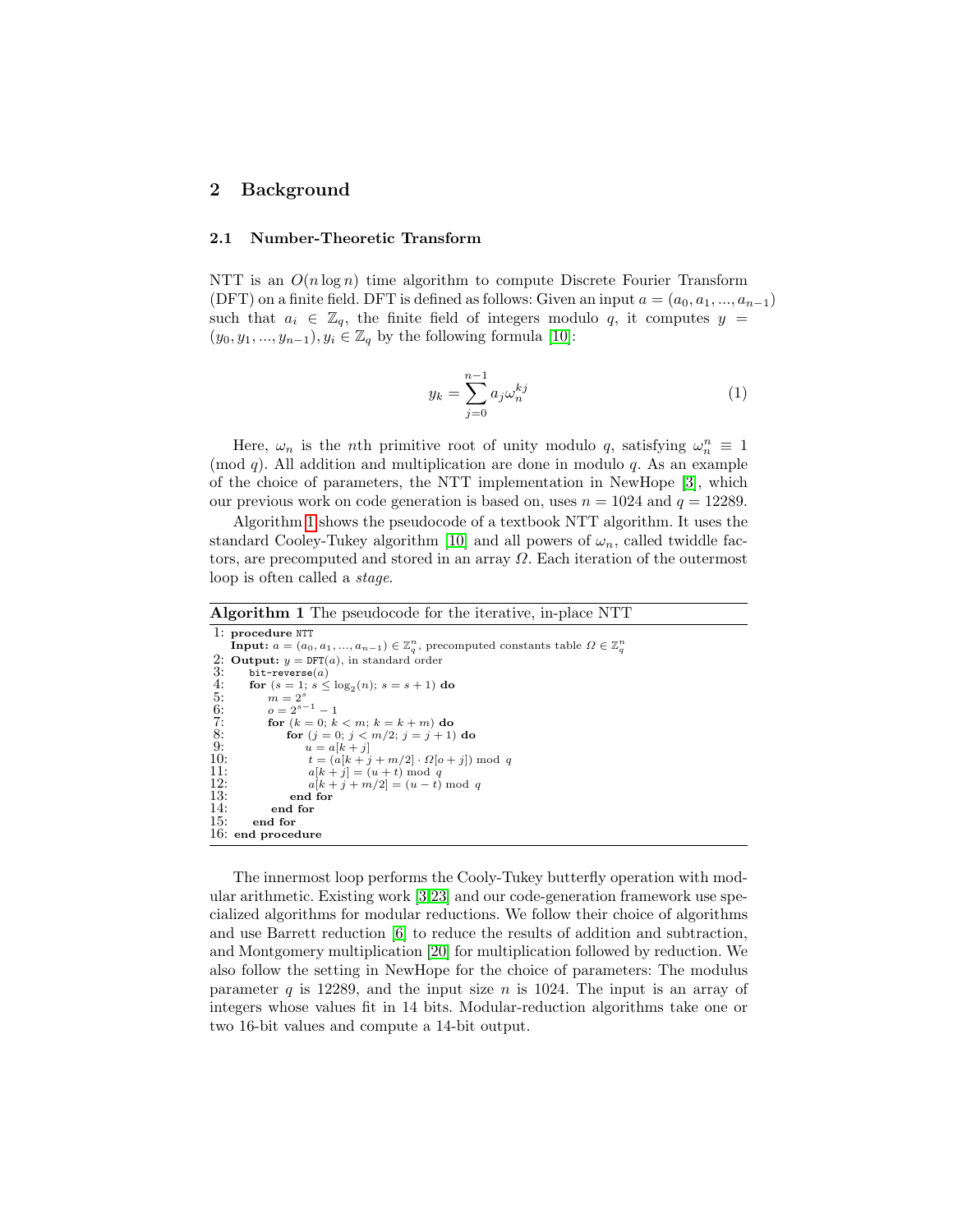#### <span id="page-3-1"></span>2.2 NTT code generation in the tagless-final style

In our previous work [\[19\]](#page-17-8), we introduced a code-generation framework for NTT, based on the tagless-final style [\[9\]](#page-16-3). Since this work builds heavily on our codegeneration framework, this section gives a brief introduction to that work.

The tagless-final style is a way to realize a typed DSL via embedding into a typed host language [\[9\]](#page-16-3). It uses abstraction facilities in host languages, such as Haskell type classes or the ML module system, to define the syntax of the DSL parameterized by an abstract type for the DSL semantics. Different type class instances or implementations of the module signature give distinct interpretations of a single DSL program<sup>[2](#page-3-0)</sup>.

Our code generator is parameterized in two ways: The first one is the semantics of DSL, which follows the standard practice of the tagless-final style. The second one is the semantics of the arithmetic domain the NTT program operates on. We call the first abstraction the language abstraction and the second one the domain abstraction. Both abstractions are represented in the ML-module system described below.

The language abstraction represents the DSL syntax by a module signature, and its semantics by a module structure. The following module signature C\_lang represents the syntax of our DSL for generating code in the programming language C. The DSL has sufficient constructs for expressing the NTT algorithm in this paper.

```
module type C_lang = sig
  type 'a expr
  type 'a stmt = 'a expr
  val int_ : int \rightarrow int expr (* constant *)
  val (\frac{9}{6}+) : int expr \rightarrow int expr \rightarrow int expr
   ...
  val for_ : int expr \rightarrow int expr \rightarrow int expr \rightarrow (int expr \rightarrow unit stmt)
                 -> unit stmt
  ...
end
```
The domain abstraction is represented by the following signature:

```
module type Domain = sig
  type 'a expr
  type t
  val lift: t \rightarrow t expr
  val add: t expr \rightarrow t expr \rightarrow t expr
  val sub: t expr \rightarrow t expr \rightarrow t expr
   val mul: t expr \rightarrow t expr \rightarrow t expr
end
```
Using these signatures, we describe the innermost loop of Algorithm [1](#page-2-1) as follows:

<span id="page-3-0"></span><sup>&</sup>lt;sup>2</sup> In the module system of ML-family languages, a *signature* is an interface of a module, and a structure is its implementation.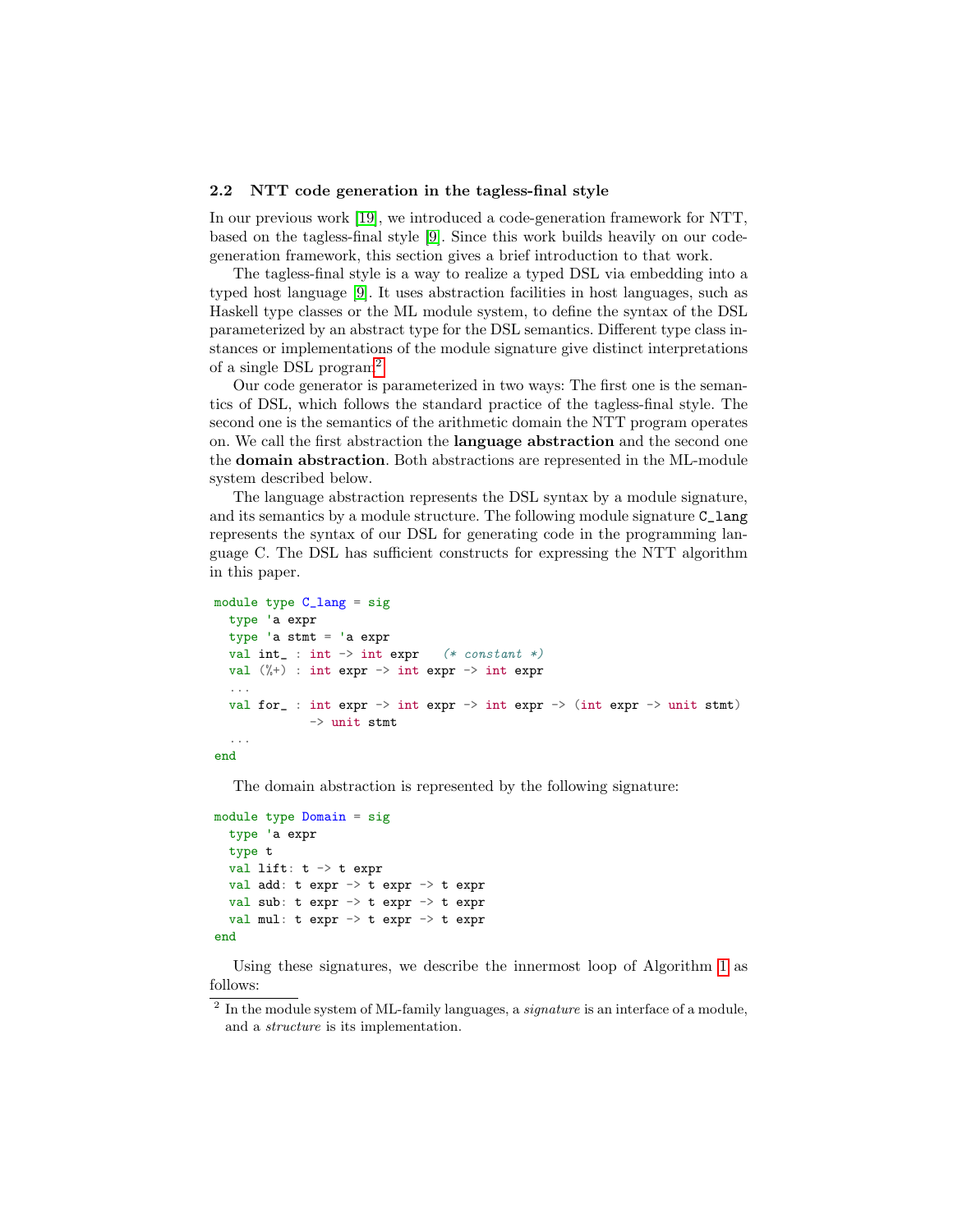```
for_ (int_ 0) m_half (int_ 1) (fun j ->
    let index = k \frac{9}{7} j in
    let omega = arr\_get prim_root_powers (coeff_offset \frac{9}{6}+ j) in
    let2
       (arr_get input index)
       (D.mul (arr_get input (index %+ m_half)) omega)
       (fun u t \rightarrowseq
              (\text{arr_set input index } (D.add u t))(\texttt{arr\_set input} (\texttt{index \%+ m\_half}) (\texttt{D.sub u t})))
```
arr get and arr get are array access and assignment, respectively. let2 V1 V2 (fun t u  $\rightarrow$  V3) is syntactic sugar for the doubly-nested let binding: let t = V1 in let  $u = V2$  in V3. The variable prim\_root\_powers stores precomputed twiddle factors in an array. All modular-arithmetic operations are performed by the module D which implements the Domain signature.

The meaning of this program depends on concrete instantiations of the two abstractions. For this work, we use the term interpretation to refer to a concrete instantiation of the language abstraction, and domain implementation to refer to a corresponding one for the domain abstraction.

The behavior of DSL programs is determined by giving an interpretation of the module signature C<sub>lang</sub> including the type 'a expr. In our previous work, the type 'a expr is interpreted as an OCaml string, since their purpose was solely to generate C programs. For instance, a DSL term for is translated to the string representation of the for loop in the C language. In this work, we use another interpretation that evaluates DSL terms in OCaml by interpreting the type 'a expr as 'a as follows:

```
module R = struct
  type 'a expr = 'a
  let int_n = nlet (\frac{9}{6}+) x y = x + y
  ...
  let for_ low high step body =
    let index = ref low in
    for = 0 to (high - low) / step - 1 do
      body !index;
      index := \frac{1}{2}index + stepdone
  ...
end
```
When the NTT program is instantiated with this interpretation, we can directly execute the program under the normal semantics for OCaml. The output depends on the domain implementation. The most canonical one, also used in C-code generation, is the domain of integers modulo q with low-level implementations of modular reductions. But we can also use entirely different domains for analysis or verification purposes. For example, we can lift implementations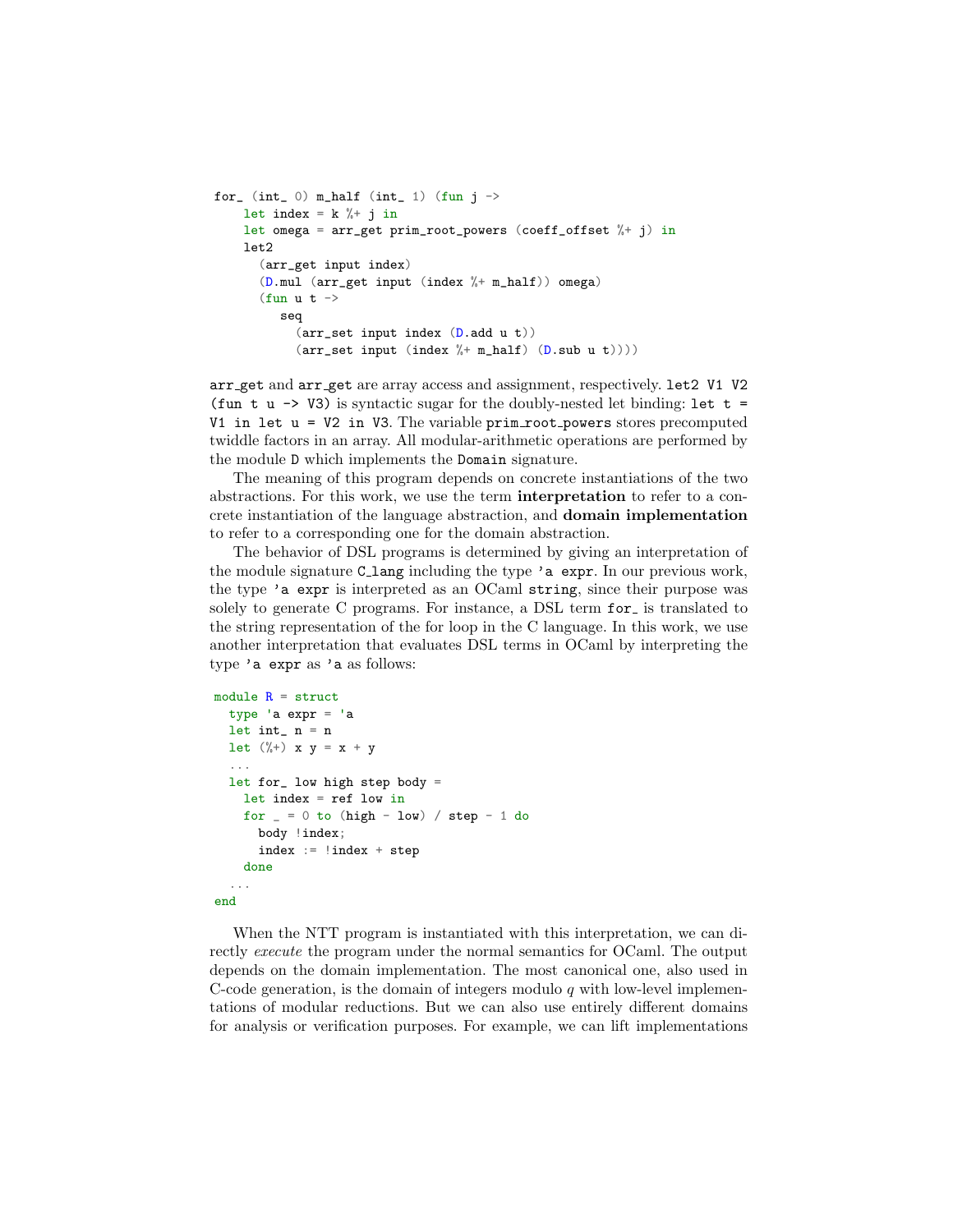of modular reductions to the domain of *intervals* of integers modulo  $q$ : This lets us analyze the NTT program to verify the absence of integer overflow, as we will discuss in Section [4.](#page-7-1) Similarly, by swapping in a domain representing purely symbolic operations on a finite field, the NTT program would be able to compute a polynomial representation of the outputs with respect to symbolic inputs. Such a highly abstract representation of the NTT computation facilitates verification of functional correctness, as discussed in Section [5.](#page-11-0)

## <span id="page-5-0"></span>3 Verification tasks and strategy

Before going into our technical contributions, we summarize the verification tasks at hand and our strategy for tackling them.

To generate a highly efficient C program, our NTT program contains various low-level tricks that make it vulnerable to subtle errors. We highlight several issues that are particularly unique to our program, using the pseudocode of the innermost loop of the NTT program shown in Algorithm [2.](#page-5-1) The pseudocode differs from Algorithm [1](#page-2-1) in that we use low-level modular reductions barrett\_reduce and montgomery\_multiply\_reduce for Barrett reduction and Montgomery multiplication, respectively. We have also introduced an optimization technique called lazy reduction [\[3,](#page-16-2)[19\]](#page-17-8) for Barrett reduction.

### Algorithm 2 The pseudocode for the innermost loop

```
for (j = 0; j < m/2; j = j + 1) do
  u = a[k + j]t =montgomery_multiply_reduce(a[k + j + m/2], \Omega[o + j])if s mod 2 == 0 then
     a[k + j] = \text{barrett\_reduce}(u + t) . \triangleright lazy reduction
   else
     a[k + j] = u + tend if
  a[k + j + m/2] = barrett_reduce(u + 2q - t)end for
```
<span id="page-5-4"></span>Highly non-trivial implementation of modular reductions Given a 16-bit integer, barrett\_reduce computes a value that is congruent to the input and fits in 14 bits<sup>[3](#page-5-2)</sup>. montgomery\_multiply\_reduce multiplies 16-bit and 14-bit integers and reduces the product to fit in 14 bits. To be efficient and safe against timing attacks, these algorithms are implemented in a tricky way. Listing [1](#page-6-0) shows a C implementation of Montgomery multiplication. They rely on the instructions mullo (and mulhi, resp.) to compute the lower 16 bits (and the upper 16 bits, resp.) of the 32-bit product, to keep all intermediate values within  $16 \text{ bits}^4$  $16 \text{ bits}^4$ . The implementation is carefully constructed to make sure that an occasional carry bit is correctly accounted and the output is guaranteed to fit in 14 bits. The latter requirement is satisfied by inserting conditional subtraction csub, which subtracts the modulus parameter q from its argument if it is greater than or

<span id="page-5-2"></span><sup>&</sup>lt;sup>3</sup> We use 12289, which fits in 14 bits, as the modulus parameter  $q$  (See Section [2.1\)](#page-2-2).

<span id="page-5-3"></span><sup>4</sup> This is for maximizing parallelism from vectorization.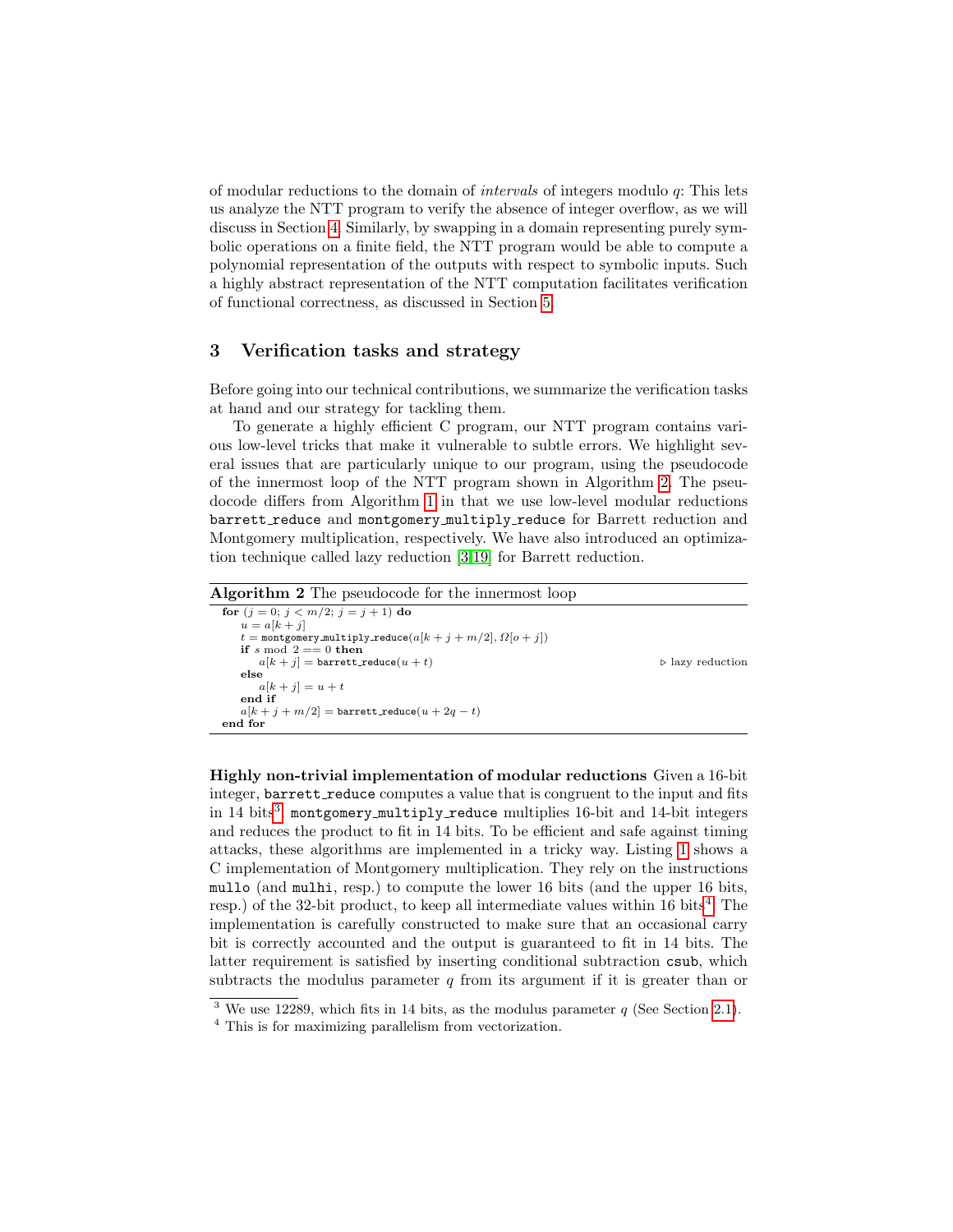equal to  $q$ , and returns it otherwise. csub computes such a value in constant time<sup>[5](#page-6-1)</sup>.

```
uint16_t csub(uint16_t arg0) {
  int16_t v_0 = ((int16_t)arg0 - Q);return (uint16_t)(v_0 + ((v_0 \gg 15) \& Q));}
uint16_t montgomery_multiply_reduce(uint16_t x, uint16_t y) {
  uint16_t mlo = mullo(x, y);
  uint16_t mhi = mulhi(x, y);
  uint16_t mlo_qinv = mullo(mlo, Q_INV);
  uint16_tt = mulhi(mlo_qinv, Q);
  uint16_t has_carry = mlo != 0;
  return csub(mhi + t + has_carry);}
```
<span id="page-6-0"></span>Listing 1: Montgomery multiplication implemented in C (non-vectorized version)

Subtraction in unsigned integers Since data values in our generated code are unsigned integers, we need to be careful with subtraction. to avoid underflow. We need to add to the first operand a multiple of  $q$  that is greater than the second operand. We must also ensure that this addition never causes overflow. For our choice of  $q$ , the correct multiple of  $q$  meeting these conditions turned out to be 2q.

<span id="page-6-2"></span>Lazy reduction As observed in the work on NewHope [\[3\]](#page-16-2), we do not have to apply Barrett reduction after every addition: Since the result of adding two 14-bit values fits in 15 bits, in the next stage we can add two 15-bit values without the risk of 16-bit overflow. Therefore, Barrett reduction only has to be applied at every other stage. Section [4.3](#page-9-0) will show that we can further eliminate Barrett reductions. A more aggressive optimization makes the generated code more vulnerable to integer overflow.

End-to-end verification We are not merely interested in verifying individual pieces of low-level code: The computation of the innermost loop shown in Al-gorithm [2](#page-5-1) is executed  $O(n \log n)$  times over an entire execution of NTT, where  $n = 1024$  in our case. Our goal is to show that such an accumulated computation gives rise to the value that is equivalent (modulo  $q$ ) to the one computed by the DFT formula [\(1\)](#page-2-3).

In this work, we consider both safety and functional correctness. In particular, for the safety aspect, we consider the problem of verifying the absence of integer

<span id="page-6-1"></span><sup>&</sup>lt;sup>5</sup> In cryptography implementations, being constant-time refers to having no datadependent control flow, which can become a security hole for timing attacks.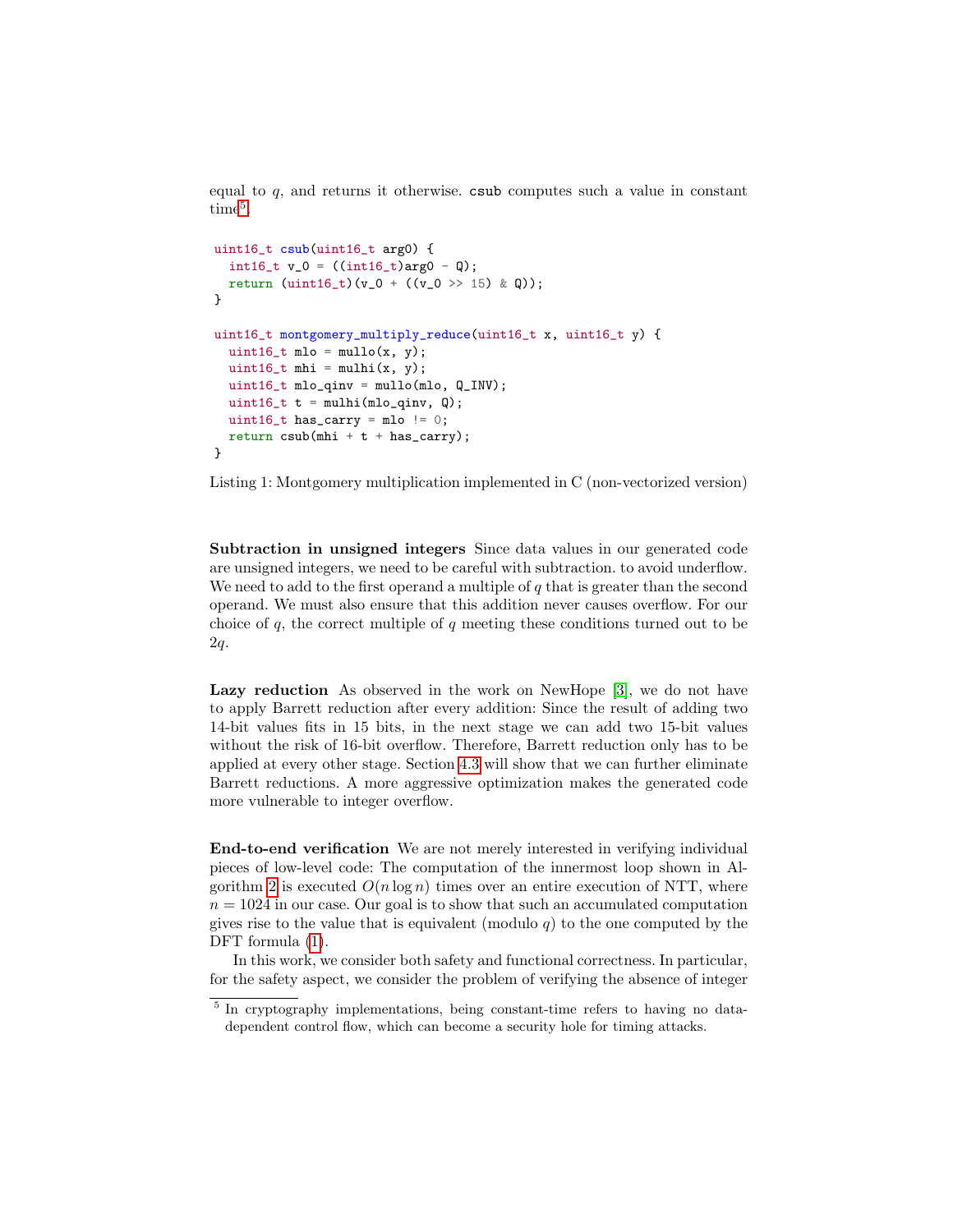overflow, and for the functional correctness, we consider the equivalence of the NTT program against DFT. We consider the safety aspect separately because (1) it simplifies the latter task and (2) interval analysis we develop for verifying the absence of integer overflow uncovers a new optimization opportunity. So we believe our safety verification is of independent interest.

For verifying functional correctness, we do not pursue an approach using an interactive proof assistant such as Coq, which can give us the highest level of correctness guarantee. Since we aim at generating and verifying highly efficient cryptographic code whose implementation strategy changes frequently, we stick to a lightweight approach that allows one to change the implementation and adapt the verification component quickly and easily.

Thus, we have developed a dedicated procedure for our verification problem. Our approach works on a DSL program, not on the generated C program. But the DSL program contains all low-level details that are present in the C program, so our verification procedure takes all of such details into account. Thus, correctness assurance we give to the DSL program directly translates to the generated C program[6](#page-7-2) . We have found that an attempt to prove functional correctness of the whole program all at once is intractable: Instead, our overall strategy for end-to-end verification is based on decoupling low-level components in the NTT program from the high-level aspect of the NTT algorithm. Verification of lowlevel components can be done straightforwardly, while we developed a simple and effective verification procedure to show the equivalence of the NTT program and the DFT formula in a purely mathematical setting. The decision to do verification at the DSL level and the highly parameterized nature of our DSL program make such decoupling and subsequent verification possible.

## <span id="page-7-1"></span>4 Interval analysis on the NTT program

To verify the absence of integer overflow, we present a simple interval analysis as part of a program-generation framework for NTT programs. We have implemented our own analyzer, rather than using an off-the-shelf tool for C programs, to exploit domain-specific knowledge and compute more precise bounds than the ones computed by the latter tools such as Frame-C [\[7\]](#page-16-4). We will show that our analysis not only verifies the absence of integer overflow but also allows us to derive a new optimization that was not known previously.

### <span id="page-7-0"></span>4.1 Modular arithmetic on intervals

We have designed an abstract interpreter for our modular-arithmetic routines, building on the two abstractions we described in Section [2.2:](#page-3-1) We use the interpretation of DSL that evaluates DSL terms directly in OCaml, and the set

<span id="page-7-2"></span><sup>6</sup> For simplicity, we do not consider the effect of vectorization for our verification purpose, although the generated program is fully vectorized with multiple SIMD instruction sets. All of the low-level issues that motivate our verification effort are manifested in the non-vectorized implementation.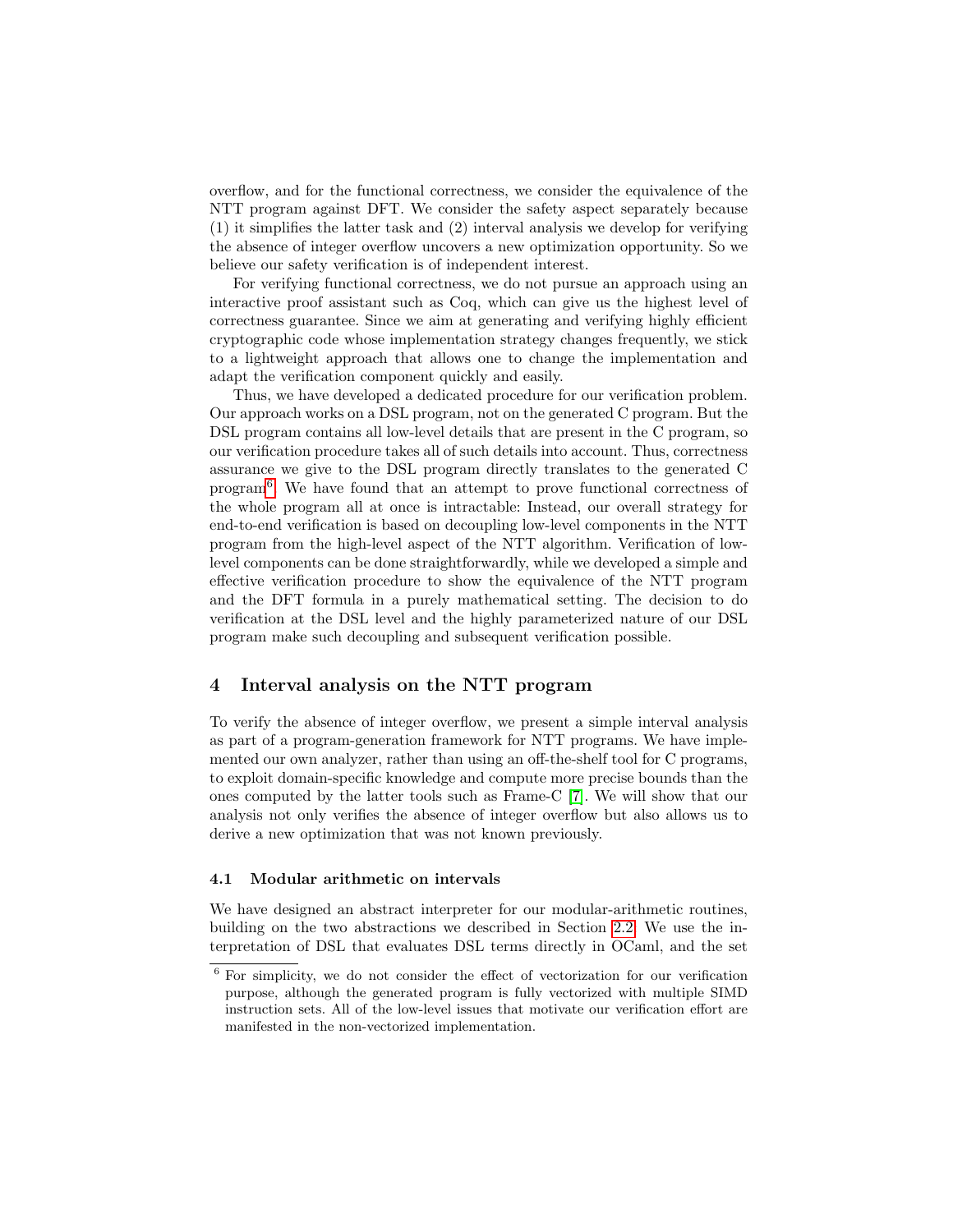of intervals (low, high) as our domain implementation where low and high are integers representing the lower and upper bounds, respectively. The Domain module in Section [2.2](#page-3-1) is instantiated to the following structure:

```
module IntegerModulo_interval : Domain = struct
  type t = int * intlet add (x1, y1) (x2, y2) = ...let sub (x1, y1) (x2, y2) = barrett_reduce([x1 + 2Q - y2, y1 + 2Q - x2])
  let mul (x1, y1) (x2, y2) = ...end
```
Simple operations such as addition can be directly lifted to the intervals, building on the standard definition of interval arithmetic. Montgomery multiplication, represented by mul above, is lifted to intervals by composing basic operations, such as mullo and mulhi, lifted to the interval domain.

Lifting Barrett reduction to interval domains requires more care. As shown below, Barrett reduction requires only three operations.

```
uint16_t barrett_reduce(uint16_t x) {
  uint16_t v = \text{multi}(x, 5);
  return x - \text{mullo}(v, Q);
}
```
We could have lifted Barrett reduction by composing the interval version of high product, low product, and subtraction. But this approach faces difficulty in the subtraction  $x - \text{mullo}(v, Q)$ : Its second operand is the result of low product, which, when lifted to intervals, always results in the least precise range [0, 65535]. Even though the first operand x is always greater than the second one[7](#page-8-1) , it cannot be automatically inferred by applying interval analysis naively. To get maximally precise bounds, we lift Barrett reduction to intervals by applying the integer domain operation to all integers in the input interval, and taking the minimum and maximum of the results of these operations. This comes at the high cost of runtime, but since the input to Barrett reduction is at most 16 bits, it does not significantly slow down the analysis<sup>[8](#page-8-2)</sup>.

#### <span id="page-8-0"></span>4.2 Verifying bounds

Each low-level modular-arithmetic operation has certain conditions on its inputs and output that need to be satisfied. We formulate these conditions as assertions to be checked during interval analysis, summarized in Table [1.](#page-9-1)

For example, the second operand of addition and subtraction has a tighter bound of max uint14, because it is the result of modular multiplication which must fit in 14 bits where max uint14 refers to the maximum of unsigned 14 bit integers, namely  $(1 \ll 14) - 1$ . Similarly for max uint15 and max uint16.

<span id="page-8-1"></span><sup>&</sup>lt;sup>7</sup> mullo(mulhi(x,5),q) is less than  $\left|x\frac{1}{q}\right|q$ , since  $5q < 65535$  for our choice of q.

<span id="page-8-2"></span><sup>8</sup> It took only a few seconds for the input of size 1024.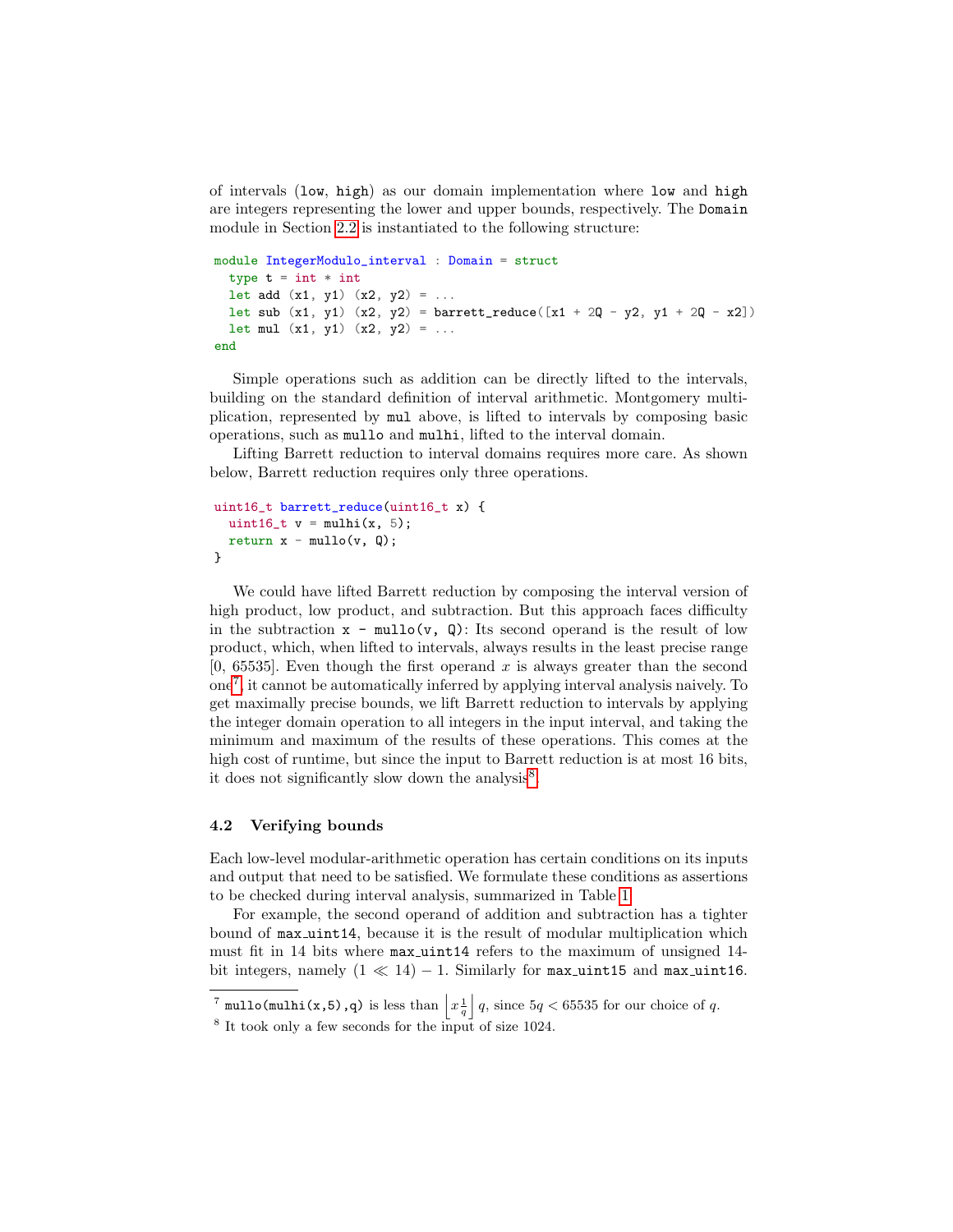The bound of max uint15 on the first operand is due to lazy reduction. Bounds in Table [1](#page-9-1) in turn depend on the validity of bounds on Barrett reduction and conditional subtraction, shown in Table [2.](#page-9-2)

<span id="page-9-1"></span>**Table 1.** Pre/Post-conditions for input  $[x_1, y_1], [x_2, y_2]$  and output  $[x_3, y_3]$ 

|     | Operations Precondition                                                     | Postcondition          |
|-----|-----------------------------------------------------------------------------|------------------------|
| add | $ y_1 \leq$ max_uint15 $\land$ $y_2 \leq$ max_uint14 $ y_3 \leq$ max_uint16 |                        |
| sub | $ y_1 \leq$ max_uint15 $\land$ $y_2 \leq$ max_uint14 $ y_3 \leq$ max_uint14 |                        |
| mul | $ y_1  \leq$ max_uint15 $\wedge y_2 < q$                                    | $ y_3 \leq$ max_uint14 |

<span id="page-9-2"></span>**Table 2.** Pre/Post-conditions for input  $[x_1, y_1]$  and output  $[x_2, y_2]$ 

| Operations | Precondition                                                | Postcondition |
|------------|-------------------------------------------------------------|---------------|
|            | $barrett\_reduce y_1 \leq max\_uint16 y_2 \leq max\_uint14$ |               |
| csub       | $ y_1  < 2q$                                                | $ y_2  < q$   |

For Barrett reduction, we need to verify an additional assertion saying that the first argument of the final subtraction is not smaller than the second argument. This is realized by inserting an assertion as follows:

```
let barrett_reduce x =
  ...
  let rhs = ...assert (x \geq rhs);
  let res = x -rhs in
  ...
```
Note that the assertion is inserted in the structure IntegerModulo interval only. We do not have to modify the DSL program, because it is parameterized with respect to domain interpretations.

We have confirmed that, given an array of intervals  $[0, q - 1]$  as input, all of our assertions are not violated. Hence, there is no possibility for integer overflow for our code.

We have also conducted the same verification experiment on the generated C code using the Frama-C value analysis plugin [\[7\]](#page-16-4). For this purpose, we added the above assertions as ACSL specifications [\[1\]](#page-16-7) to the generated C code. Frama-C was able to verify all but two assertions: the postcondition in Table [2](#page-9-2) and the assertion on the bound before the final subtraction[9](#page-9-3) . We suspect that this outcome arises from directly translating Barrett reduction on integers to intervals by composing interval operations, which, as we observed in Section [4.1,](#page-7-0) can lead to a loss in precision.

#### <span id="page-9-0"></span>4.3 Improving lazy reduction

During the course of interval analysis in the previous subsection, we found a way to optimize the generated code even further: Barrett reduction after addition,

<span id="page-9-3"></span><sup>&</sup>lt;sup>9</sup> We have chosen options that maximize the precision of the analysis.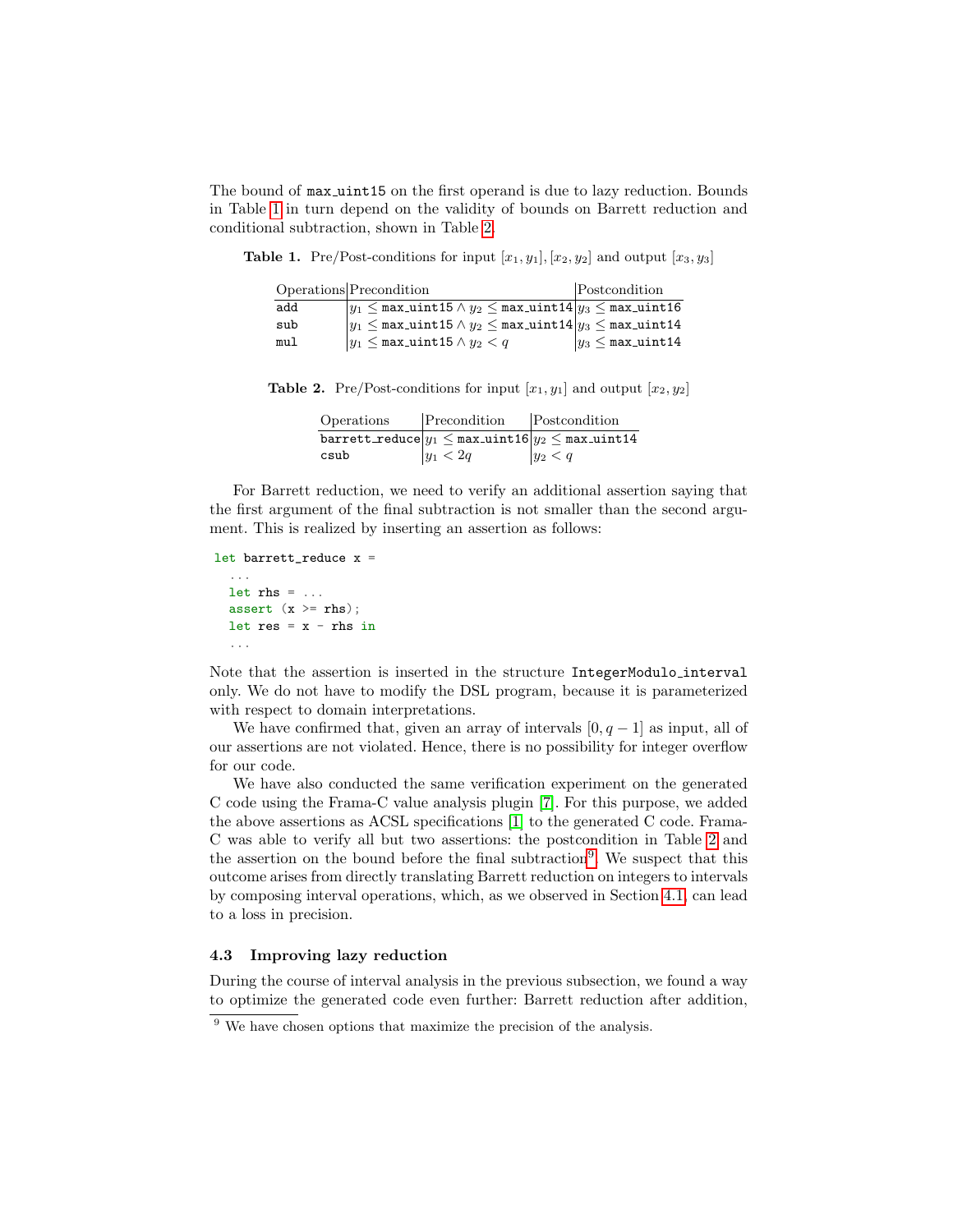which we refer to as lazy Barrett reduction for brevity, needs to be applied only once in three stages, rather than every other stage as we adopted from NewHope. Realization of lazy reductions comes from the following observations:

- An operation that is most vulnerable to unsigned overflow is the addition of 2q in subtraction,  $(x+2q) - y$ . Since x is an unsigned 16-bit integer, the maximum value that  $x$  can take without causing overflow in the addition is  $65535 - 2q = 65535 - 2 * 12289 = 40957$ , where 65535 is the maximum value of an unsigned 16-bit integer.
- Our analysis showed that the maximum value that an input to lazy Barrett reduction can take is 39319.

The first observation suggests that there is no need to apply Barrett reduction before the value reaches 40957, while from the second one we know that the input to lazy Barrett reduction is at most 39319. Therefore, we can omit one more reduction before we need to reduce the value to 14 bits. Since each stage has 512 additions, and we have reduced the number of stages where lazy Barrett reduction is applied from 5 to 3, in total we are able to remove 2 ∗ 512 Barrett reductions. The actual speedup over our previous work is summarized in Table [3.](#page-10-0) On AVX2, the improved lazy reduction brought good speedup (14%) compared to the baseline, while on AVX512 the speedup is modest (1.5%).

<span id="page-10-0"></span>Table 3. Speedup by the improved lazy reduction (CPU: Intel Core i7-1065G7)

|                                                   | $Cycle$ counts Speedup |         |
|---------------------------------------------------|------------------------|---------|
| AVX2 baseline                                     | 5398                   |         |
| $A\text{V}X2$ backend $+$ improved lazy reduction | 4744                   | 14%     |
| AVX512 baseline                                   | 4381                   |         |
| $AVX512$ backend $+$ improved lazy reduction      | 4317                   | $1.5\%$ |

The interval estimated by Frama-C is not precise enough to derive the same conclusion as above: Frama-C computed the maximum value an input to lazy Barrett reduction can take to be 40959, which is slightly bigger than the hard threshold of 40957 required for safely enabling the optimization above. This difference in bounds comes from the increased precision in our implementation of lifted Barrett reduction: Our analysis shows that the maximum value after interval subtraction is 14743, in contrast to 16383 computed by Frama-C. The difference in the precision,  $16383 - 14743$ , is equal to  $40959 - 39319$ , that is the difference in the maximum values an input to lazy Barrett reduction can take.

As a sanity check, we confirmed that our analysis fails to verify the assertions if we omit one more Barrett reduction from our code. We also tested the generated C program with the improved lazy reduction on 10000 randomly chosen concrete values as an input, and confirmed that all outputs were correct with respect to the DFT formula, and that each output belongs to the corresponding interval computed by our interval analysis.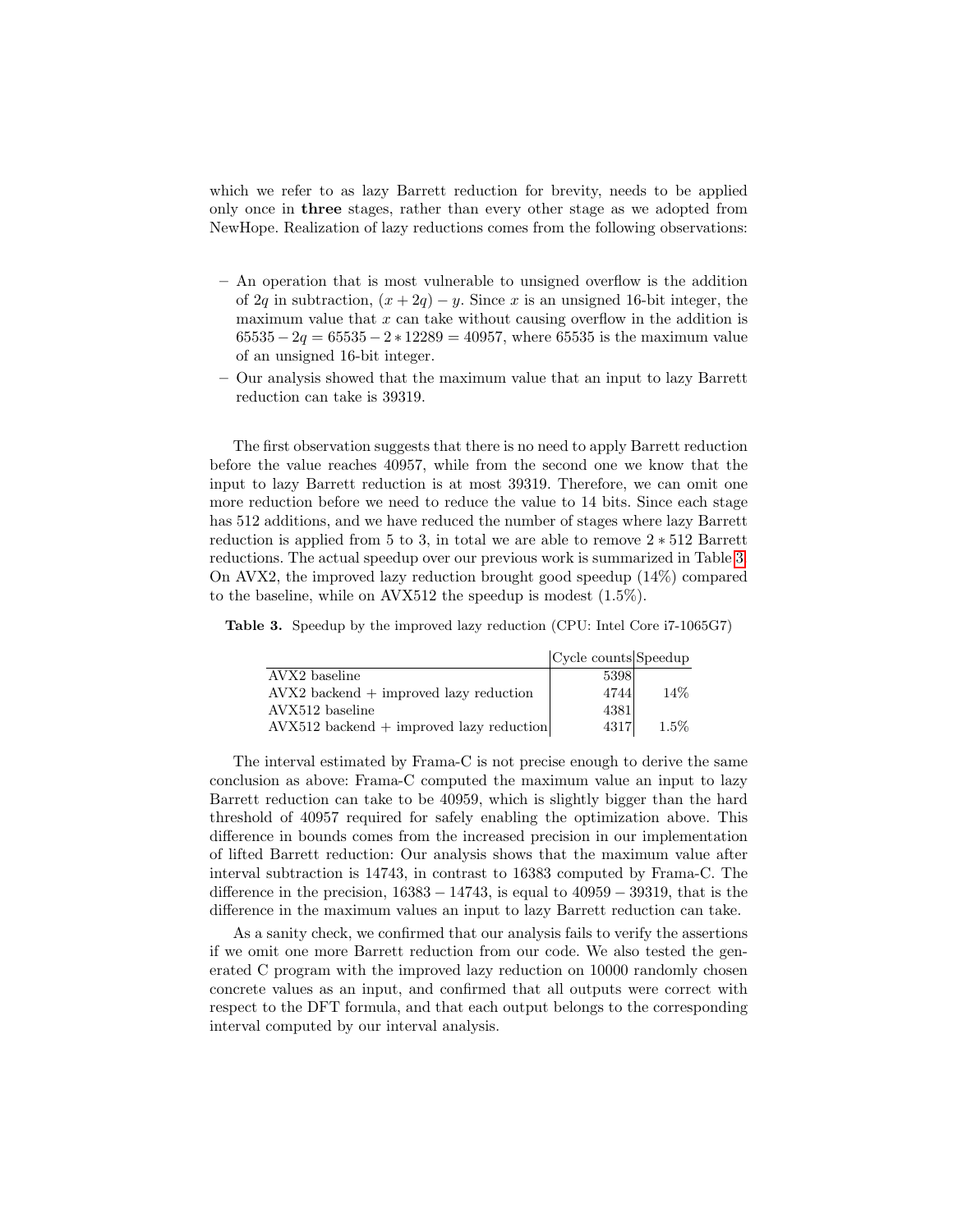## <span id="page-11-0"></span>5 Verifying functional correctness

The goal is to show that the output computed by the optimized NTT program is equivalent to the one computed by DFT. We first discuss the first attempt which did not work out, and then explain the final solution we developed.

#### 5.1 Naive approach

One straightforward but naive approach is to translate the entire NTT program into a formula in the bit-vector theory [\[16\]](#page-17-10), and verify using an SMT solver the equivalence of the formula and the one obtained from the DFT formula. The translation to a formula is easily done by symbolically computing the NTT program in the bit-vector theory.

This approach did not work, since the resulting formulas were so large that Z3, the SMT solver we used, did not terminate after more than six hours and before it ran out of memory. We also tried replacing complicated implementations of modular reductions with the naive ones using the modulo operator (bv urem in SMT-LIB), but the end-to-end verification was still not tractable.

#### 5.2 Decomposition of verification task

A natural idea to overcome the difficulty of verifying a program like optimized NTT, which has both low-level details and a high-level algorithmic structure, is to decompose the original verification problem into several components, in a way that separate verification of each component would imply functional correctness of the whole program. We give an overview of the decomposition here; a more detailed account on the whole verification process is shown in [Appendix A.](#page-17-11)

Recall the pseudocode in Algorithm [2.](#page-5-1) Our interval analysis in Section [4](#page-7-1) has shown that, on an end-to-end execution of the NTT program, there will be no possibility of integer overflow. This means that, to verify program equivalence modulo  $q$ , we can replace lazy reduction by an eager one that always applies Barrett reduction after addition. This simplifies the original psuedocode on the left of Fig. [1](#page-11-1) to the one on the right.

| $u = a[k + i]$                                    |                                                  |
|---------------------------------------------------|--------------------------------------------------|
| $t =$ montgomery_multiply_reduce()                |                                                  |
| if s mod $2 == 0$ then                            | $u = a[k + j]$                                   |
| $a[k + j] =$ barrett_reduce $(u + t)$             | $t =$ montgomery_multiply_reduce()               |
| else                                              | $a[k + j] =$ barrett_reduce( $u + t$ )           |
| $a[k + j] = u + t$                                | $a[k + j + m/2] =$ barrett_reduce $(u + 2q - t)$ |
| end if                                            |                                                  |
| $a[k + j + m/2] =$ barrett_reduce( $u + 2q - t$ ) |                                                  |

<span id="page-11-1"></span>Fig. 1. Simplifying the lazy reduction (left) to the eager one (right)

The next step for simplification is to replace low-level implementations of modular arithmetic with much simpler operations. For this purpose, we need to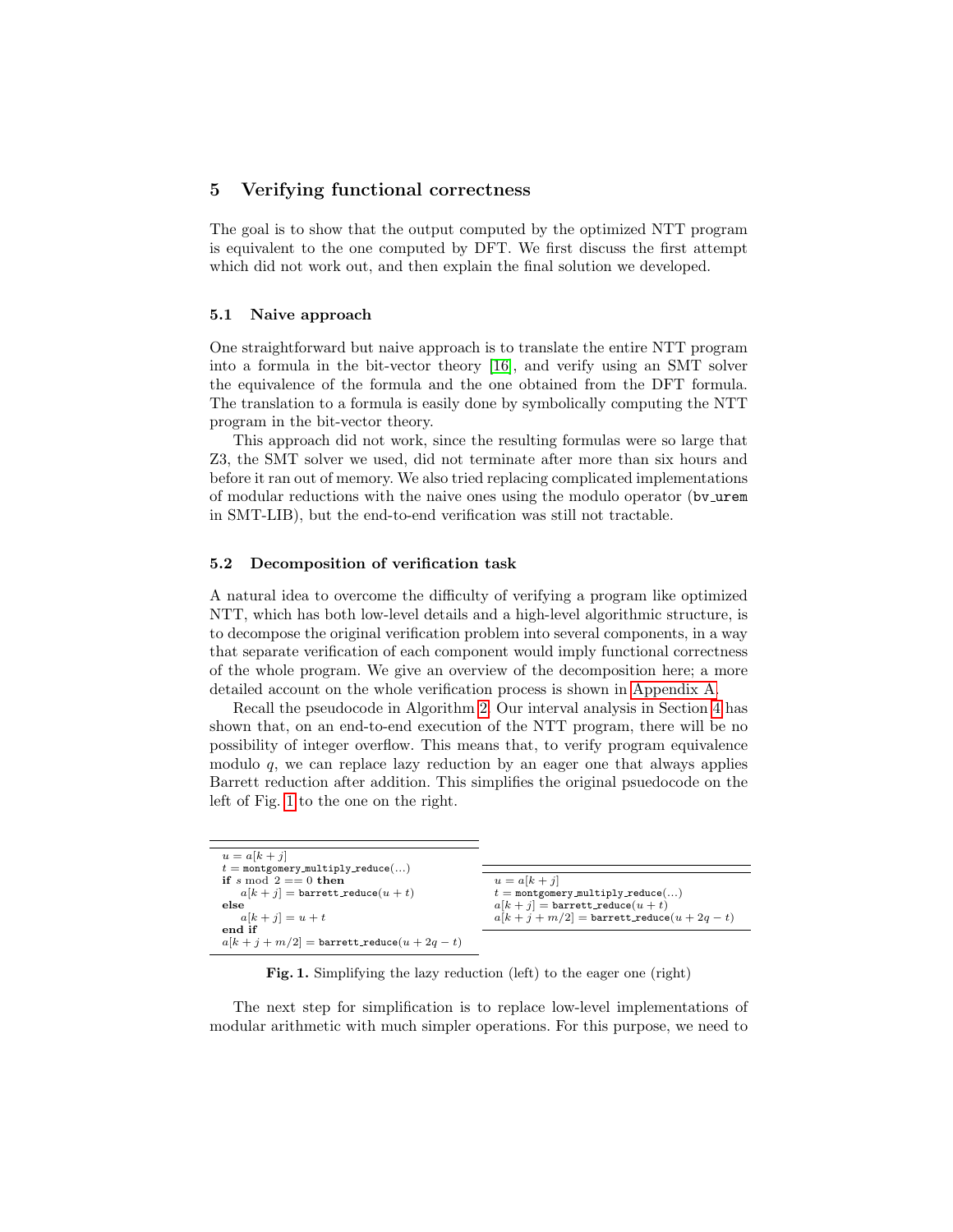prove correctness of Barrett reduction and Montgomery multiplication by (u + t) %  $q = \text{csub}(\text{barrett\_reduce}(u + t))$  for Barrett reduction and similarly for Montgomery multiplication<sup>[10](#page-12-0)</sup>. We describe our verification procedure in Sec-tion [5.3.](#page-12-1) The simplified arithmetic operations, represented by  $+$ ',  $-$ ', and ∗' in Fig. [2,](#page-12-2) are interpreted as symbolic operations on a finite field with built-in modular arithmetic.

| $u = a[k + j]$                        |  |
|---------------------------------------|--|
| $t = a[k + j + m/2] *' \Omega[o + j]$ |  |
| $a[k + j] = u +' t$                   |  |
| $a[k+j+m/2] = u -' t$                 |  |

Fig. 2. Simplified butterfly computation on a finite field

<span id="page-12-2"></span>Section [5.4](#page-13-0) describes how such symbolic operations facilitate equivalence checking against the DFT formula. Since all low-level concerns have been resolved until this point, we can focus on the algorithmic aspect of the NTT program.

### <span id="page-12-1"></span>5.3 Verifying modular-reduction algorithms

We have verified the equivalence of Barrett reduction and Montgomery multiplication implementations against the naive approach of using a built-in modulo operator (the % operator in C). We encode both approaches into Z3 formulas using the bit-vector theory, and check their equivalence. For example, Montgomery multiplication is implemented in the DSL as follows:

```
let montgomery_multiply_reduce x y =
  let mlo = mullo x \ y in
  let mhi = mulhi x y in
  let mlo_qinv = mullo mlo (const Param.qinv) in
  let t = \text{multi } \text{mlo}qinv (const Param.q) in
  let carry = not_zero mlo in
  let res = mhi \frac{9}{6}+ t \frac{9}{6}+ carry in
  csub res
```
Listing 2: Montgomery multiplication implementation from [\[19\]](#page-17-8)

<span id="page-12-4"></span>We provide an implementation of the domain abstraction that, together with the direct evaluation of DSL terms by the host language, translates the DSL expression into a bit-vector formula. All DSL constructs required for Montgomery multiplication have a direct counterpart in the bit-vector theory, except for the high-product instruction mulhi which can be emulated easily<sup>[11](#page-12-3)</sup>.

<span id="page-12-0"></span> $10$  The symbol = represents the exact equality on integers. The additional conditional subtraction is necessary since the outputs of Barrett reduction can be larger than q.

<span id="page-12-3"></span> $^{11}$  Refer to our source code for details on the translation from DSL to Z3 formulas.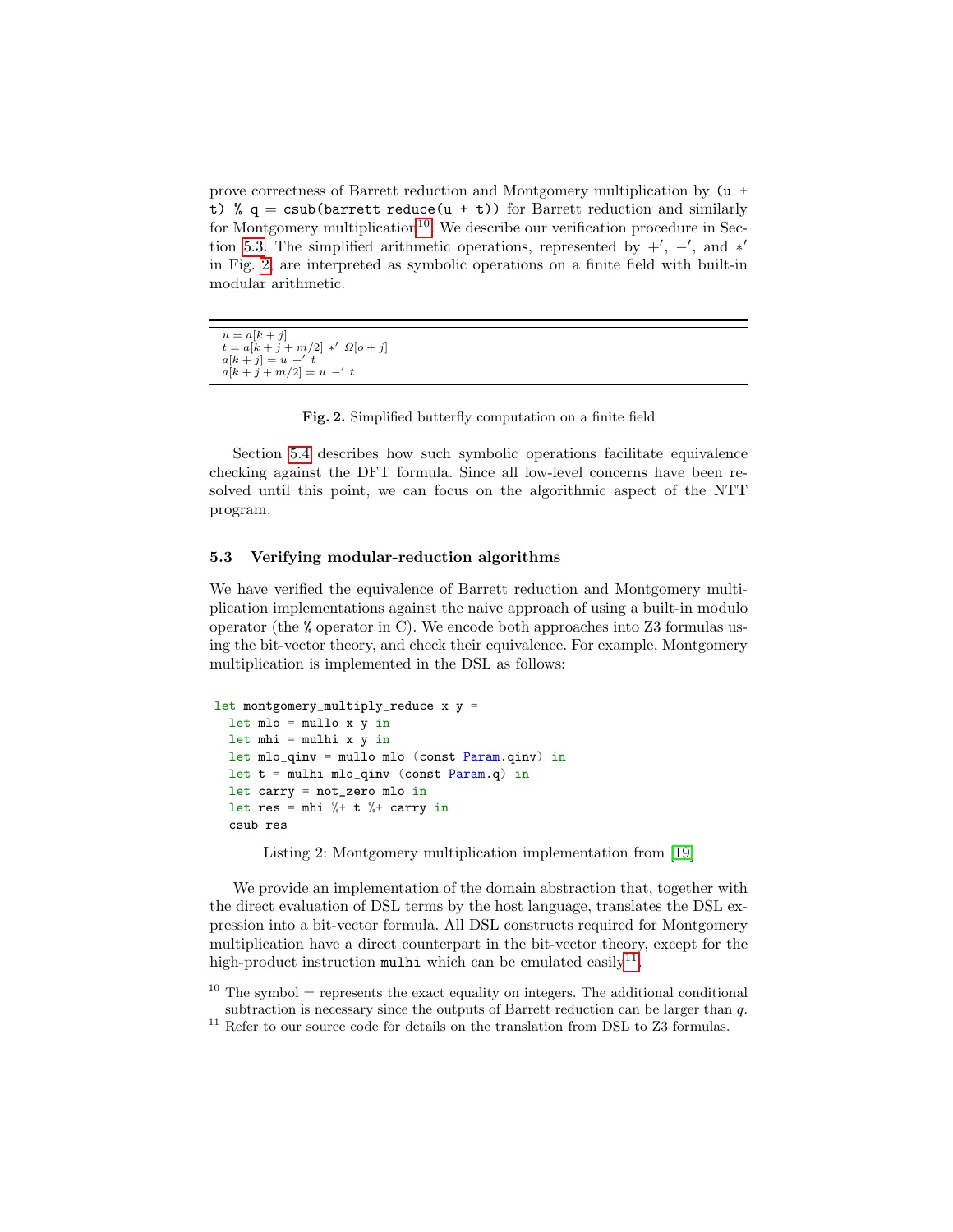By these ingredients, we can apply Z3 to verify Montgomery multiplication. More concretely, let opt formula and ref formula be the Z3 formulas for the implementation in Listing [2](#page-12-4) and the naive multiplication followed by a modulo operation, respectively. We ran Z3 to check unsatisfiability of the formula opt formula  $\neq$  ref formula, which has been successful. Similarly, correctness of the Barrett reduction has been proved using Z3.

#### <span id="page-13-0"></span>5.4 Proving correctness of the simplified NTT program

Our strategy for verifying the simplified NTT program is based on the following observation: Since DFT is a linear transformation, each output element can be represented as a linear polynomial on input variables. Since NTT also represents a linear transformation, we only have to prove that all coefficients on each variable in the two polynomials coincide up to congruence<sup>[12](#page-13-1)</sup>. Therefore, we symbolically execute the simplified NTT program to compute such a linear polynomial for all output elements, and test if all coefficients are congruent to the corresponding rows of the DFT matrix. Thanks to the simplification stated before, the polynomial is truly linear in the sense that it consists of addition, subtraction, and multiplication by a constant (no explicit modulo operations) only. We can extract coefficients from the polynomials and compare them.

To make this idea concrete, we introduce a domain implementation that represents symbolic computations on polynomials:

```
module D_symbolic : Domain = struct
  type exp =
    | Const of int
    | Sym of string
    | Add of exp * exp
    | Sub of exp * exp
    | Mul of exp * exp
  type t = explet add x \ y = Add(x, y)...
end
```
When we symbolically execute the NTT program using this domain, with an array of symbolic integers (represented by Sym constructor of exp type above) as an input, we end up with an output array whose i-th element represents all computations that contribute to the i-th output. For each output, we simplify such a nested polynomial expression to obtain a linear polynomial, and compare the coefficients array with the corresponding row of the DFT matrix. We have confirmed that, for all output elements, our verification succeeded in establishing congruence of the NTT outputs and the DFT matrix.

<span id="page-13-1"></span> $12$  The coefficients computed by the NTT program may contain negative values due to subtraction in the butterfly operation.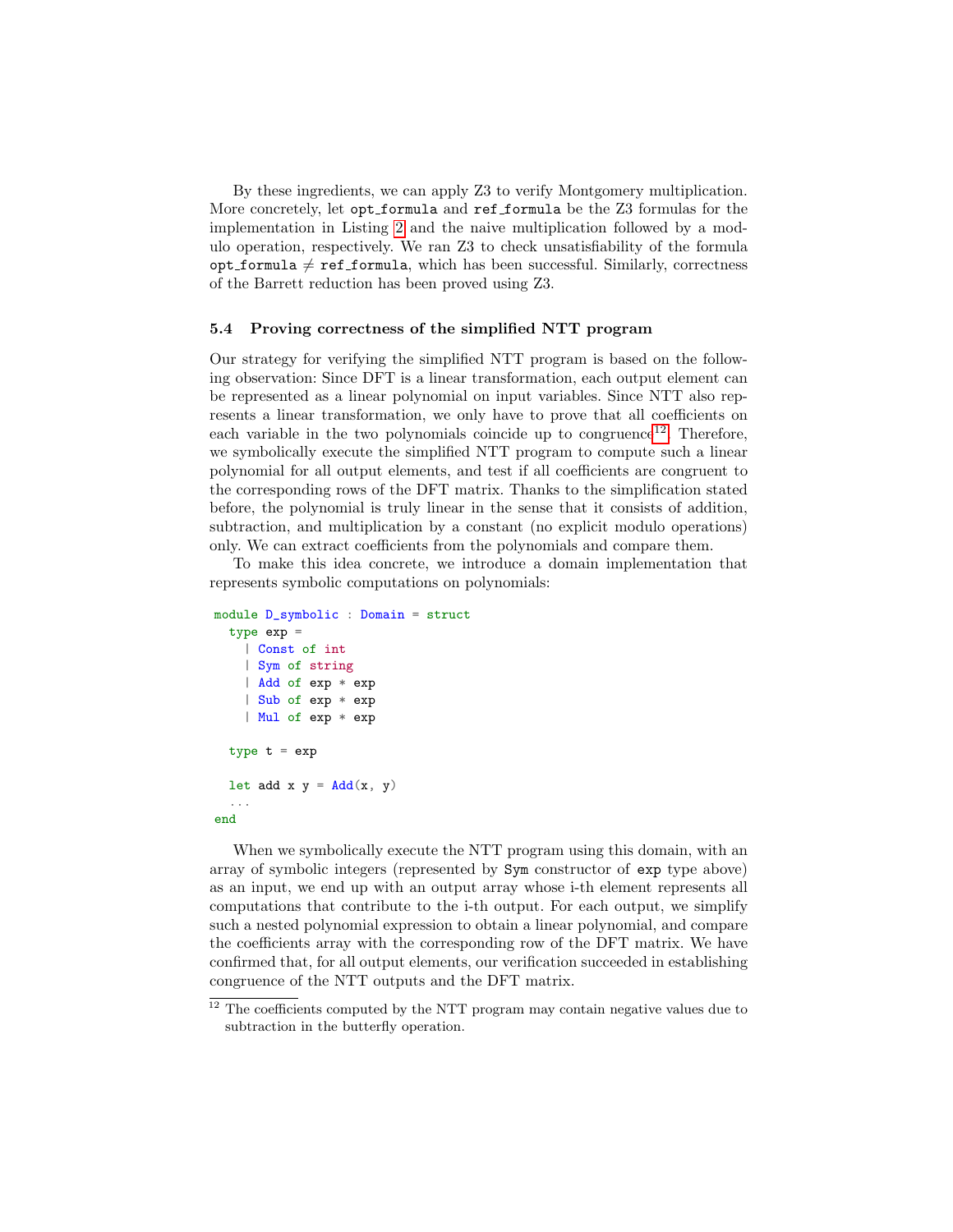Note how the two abstractions, the language and domain abstractions, simplified equivalence checking via symbolic computation: By composing the language interpretation that evaluates DSL terms directly in the host language, and the domain implementation representing symbolic operations, symbolic computation of NTT is naturally realized. Such a high degree of program abstraction would be nearly impossible if we would have operated on the low-level C program.

# <span id="page-14-0"></span>6 Discussion

Why a "unified" approach? In a traditional approach where generated code is verified directly, one has to reconstruct the original high-level structure in a DSL program from the generated low-level program, before doing any kind of analysis or verification. Even if such reconstruction was possible, we believe that the kind of program abstraction we rely on, such as the reinterpretation of the DSL program for symbolically computing polynomials, is extremely hard to accomplish automatically. In our unified approach, a verification procedure starts with a high-level DSL program. This makes the verification task simpler and paves a way for verifying more challenging properties than those handled by off-the-shelf automatic tools. At the same time, since program generation is based on the same DSL program, all interesting low-level concerns in the generated program are taken into account during verification.

The downsides of our approach are in (1) not verifying the generated code directly and  $(2)$  relying on unconventional trusted base<sup>[13](#page-14-2)</sup>. Since we regard verification of the DSL program as a proxy for verification of the generated program, there is always a question on the gap between what is generated and what is verified. In addition, our approach assumes that our implementation of the two DSL interpretations, the program generator and the verifier, correctly respects the semantics of the original DSL program<sup>[14](#page-14-3)</sup>.

Despite the major disadvantages above, we believe that our approach is a promising step toward verifying functional correctness of a low-level, highly optimized program. We view the pros and cons of our approach as a trade-off between more possibilities for verification and larger trusted base.

# <span id="page-14-1"></span>7 Related Work

Earlier work on verifying FFT focused on establishing equivalence of a textbookstyle, recursive formulation of the FFT algorithm against DFT using a proof assistant [\[12,](#page-16-8)[2,](#page-16-9)[8\]](#page-16-10). Recently, Navas et al. [\[21\]](#page-17-12) verified the absence of integer overflow in an implementation of NTT[\[17\]](#page-17-6). However, verification of functional correctness

<span id="page-14-2"></span><sup>&</sup>lt;sup>13</sup> See [Appendix A](#page-17-11) for our trusted base.

<span id="page-14-3"></span> $14$  However, note that both interpretations are based on the tagless-final style and thus they operate on DSL constructs at the most primitive level (such as translating the DSL for loop to that of OCaml or C). Therefore, we believe that their correctness is a reasonable assumption.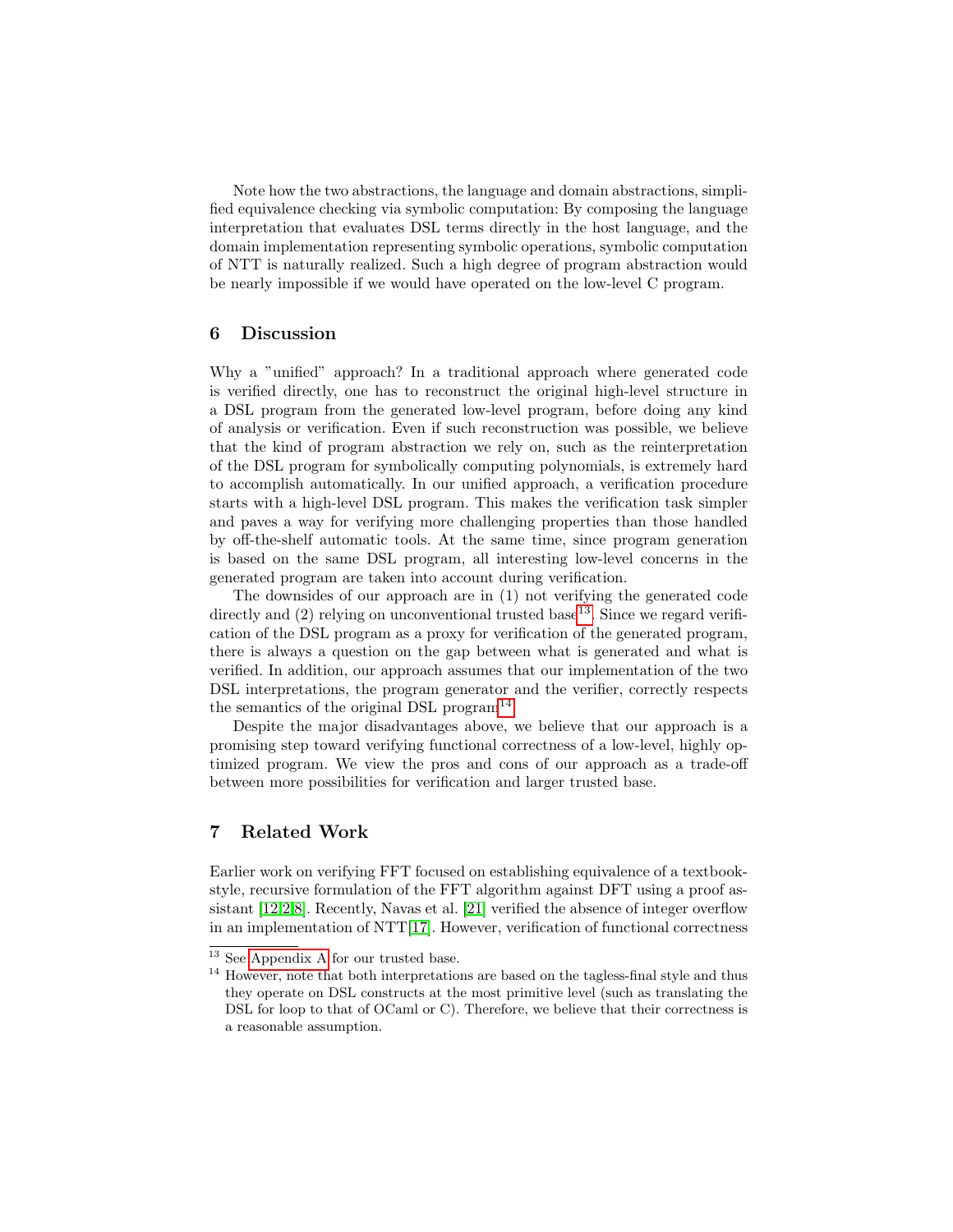has been largely left open. To the best of our knowledge, there has been no prior work on verifying functional correctness of a highly optimized NTT implementation.

Verified implementations of low-level cryptographic primitives have been an active research topic [\[4,](#page-16-11)[11,](#page-16-0)[26,](#page-17-4)[22\]](#page-17-13). Existing work targets those primitives that are already used widely, for example those in the Internet protocols, and proposes optimized implementations that are thoroughly verified using Coq or F\*. We think that such full-scale verification is realistic only for primitives that are important today and whose implementations are less stable, due to its high cost: For bleeding-edge primitives such as NTT, more lightweight approaches like ours would be more accessible and useful for practitioners.

Outside of cryptography, the pioneering work by Amin et al. [\[5\]](#page-16-12) considered correctness issues in the context of staging and generative programming. Their approach is based on generating C code together with correctness contracts as ACSL specifications, which can be verified by an external tool. Since they verify the generated code directly, they do not have to trust the code generator or a verifier for the DSL program. Although the approach of Amin et al. has a major advantage in this respect, what they can verify are fundamentally limited by the capability of external tools operating on the generated C program. For example, the case studies in [\[5\]](#page-16-12) are limited to verifying safety properties such as memory safety of an HTTP parser or functional correctness of simple programs such as sorting. Our approach is complementary to theirs in the sense that we can verify more challenging properties in exchange for bigger trusted computing base.

## <span id="page-15-0"></span>8 Conclusion

We have proposed an approach for giving correctness assurance to the generated code in the context of generative programming. Integration of code generation and verification under one DSL framework enabled us to (1) incorporate an abstract interpretation to prove, for instance, the absence of integer overflow, and (2) decompose the end-to-end correctness verification problem into low-level and high-level parts, each of which can be verified separately. Our approach is lightweight in the sense that we make use of automation via abstract interpretation and symbolic computation. We have applied our approach to a highly optimized implementation of NTT, which is a key building block of next-generation cryptographic protocols, and successfully verified its functional correctness.

For future work, we plan to generalize our approach so that existing schemes other than NewHope or new ones can be similarly reimplemented and verified. We are also interested in exploring whether our unified approach is applicable to other domains, outside of NTT or cryptography.

Acknowledgments. We thank Hiroshi Unno for the helpful discussion. Feedback from anonymous reviewers helped improve this paper and is greatly appreciated. The second author is supported in part by JSPS Grant-in-Aid for Scientific Research (B) 18H03218.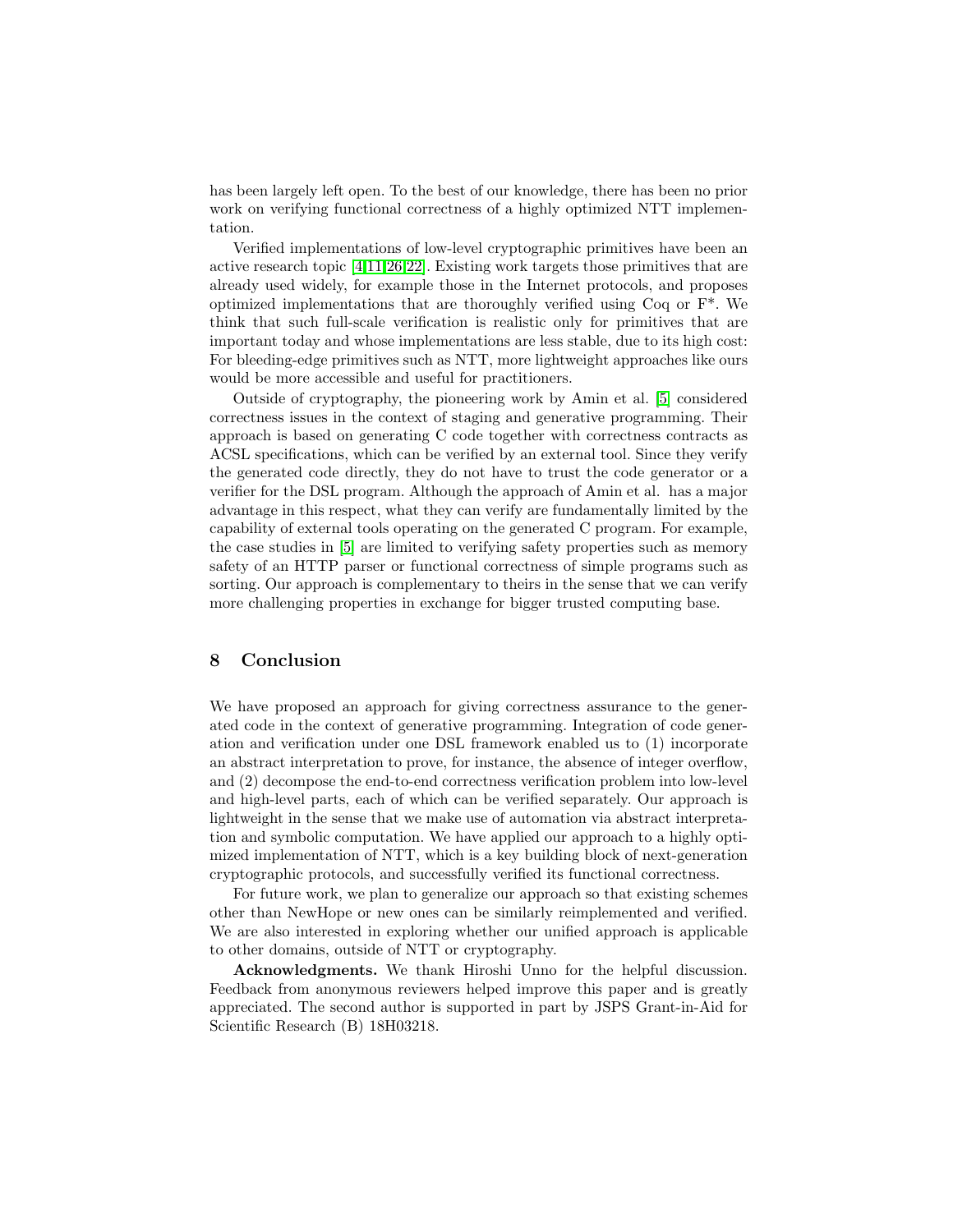## References

- <span id="page-16-7"></span>1. ANSI/ISO C specification language. <https://frama-c.com/html/acsl.html>
- <span id="page-16-9"></span>2. Akbarpour, B., Tahar, S.: A methodology for the formal verification of FFT algorithms in HOL. In: Hu, A.J., Martin, A.K. (eds.) Formal Methods in Computer-Aided Design, 5th International Conference, FMCAD 2004, Austin, Texas, USA, November 15-17, 2004, Proceedings. Lecture Notes in Computer Science, vol. 3312, pp. 37–51. Springer (2004). [https://doi.org/10.1007/978-3-540-30494-4](https://doi.org/10.1007/978-3-540-30494-4_4) 4
- <span id="page-16-2"></span>3. Alkim, E., Ducas, L., Pöppelmann, T., Schwabe, P.: Post-quantum key exchange: A new hope. In: Proceedings of the 25th USENIX Conference on Security Symposium. p. 327–343. SEC'16, USENIX Association, USA (2016)
- <span id="page-16-11"></span>4. Almeida, J.B., Barbosa, M., Barthe, G., Blot, A., Grégoire, B., Laporte, V., Oliveira, T., Pacheco, H., Schmidt, B., Strub, P.Y.: Jasmin: High-assurance and high-speed cryptography. In: Proceedings of the 2017 ACM SIGSAC Conference on Computer and Communications Security. p. 1807–1823. CCS '17, Association for Computing Machinery, New York, NY, USA (2017). <https://doi.org/10.1145/3133956.3134078>
- <span id="page-16-12"></span>5. Amin, N., Rompf, T.: LMS-Verify: abstraction without regret for verified systems programming. In: Castagna, G., Gordon, A.D. (eds.) Proceedings of the 44th ACM SIGPLAN Symposium on Principles of Programming Languages, POPL 2017, Paris, France, January 18-20, 2017. pp. 859–873. ACM (2017). <https://doi.org/10.1145/3009837.3009867>
- <span id="page-16-6"></span>6. Barrett, P.: Implementing the Rivest Shamir and Adleman public key encryption algorithm on a standard digital signal processor. In: Proceedings on Advances in Cryptology—CRYPTO '86. p. 311–323. Springer-Verlag, Berlin, Heidelberg (1987)
- <span id="page-16-4"></span>7. Bühler, D.: Structuring an Abstract Interpreter through Value and State Abstractions: EVA, an Evolved Value Analysis for Frama-C. (Structurer un interpréteur abstrait au moyen d'abstractions de valeurs et d'états : Eva, une analyse de valeur  $\acute{e}$ volu $\acute{e}e$  pour Frama-C). Ph.D. thesis, University of Rennes 1, France (2017), <https://tel.archives-ouvertes.fr/tel-01664726>
- <span id="page-16-10"></span>8. Capretta, V.: Certifying the Fast Fourier Transform with Coq. In: Boulton, R.J., Jackson, P.B. (eds.) Theorem Proving in Higher Order Logics, 14th International Conference, TPHOLs 2001, Edinburgh, Scotland, UK, September 3-6, 2001, Proceedings. Lecture Notes in Computer Science, vol. 2152, pp. 154–168. Springer (2001). [https://doi.org/10.1007/3-540-44755-5](https://doi.org/10.1007/3-540-44755-5_12) 12
- <span id="page-16-3"></span>9. Carette, J., Kiselyov, O., Shan, C.: Finally tagless, partially evaluated: Tagless staged interpreters for simpler typed languages. J. Funct. Program. 19(5), 509– 543 (2009).<https://doi.org/10.1017/S0956796809007205>
- <span id="page-16-5"></span>10. Cormen, T.H., Leiserson, C.E., Rivest, R.L., Stein, C.: Introduction to Algorithms, Third Edition. The MIT Press, 3rd edn. (2009)
- <span id="page-16-0"></span>11. Erbsen, A., Philipoom, J., Gross, J., Sloan, R., Chlipala, A.: Simple High-Level Code for Cryptographic Arithmetic - With Proofs, Without Compromises. In: 2019 IEEE Symposium on Security and Privacy, SP 2019, San Francisco, CA, USA, May 19-23, 2019. pp. 1202–1219. IEEE (2019).<https://doi.org/10.1109/SP.2019.00005>
- <span id="page-16-8"></span>12. Gamboa, R.A.: The Correctness of the Fast Fourier Transform: A Structured Proof in ACL2. Form. Methods Syst. Des. 20(1), 91–106 (Jan 2002), [https://doi.org/](https://doi.org/10.1023/A:1012912614285) [10.1023/A:1012912614285](https://doi.org/10.1023/A:1012912614285)
- <span id="page-16-1"></span>13. Güneysu, T., Oder, T., Pöppelmann, T., Schwabe, P.: Software Speed Records for Lattice-Based Signatures. In: Gaborit, P. (ed.) Post-Quantum Cryptography. pp. 67–82. Springer Berlin Heidelberg, Berlin, Heidelberg (2013)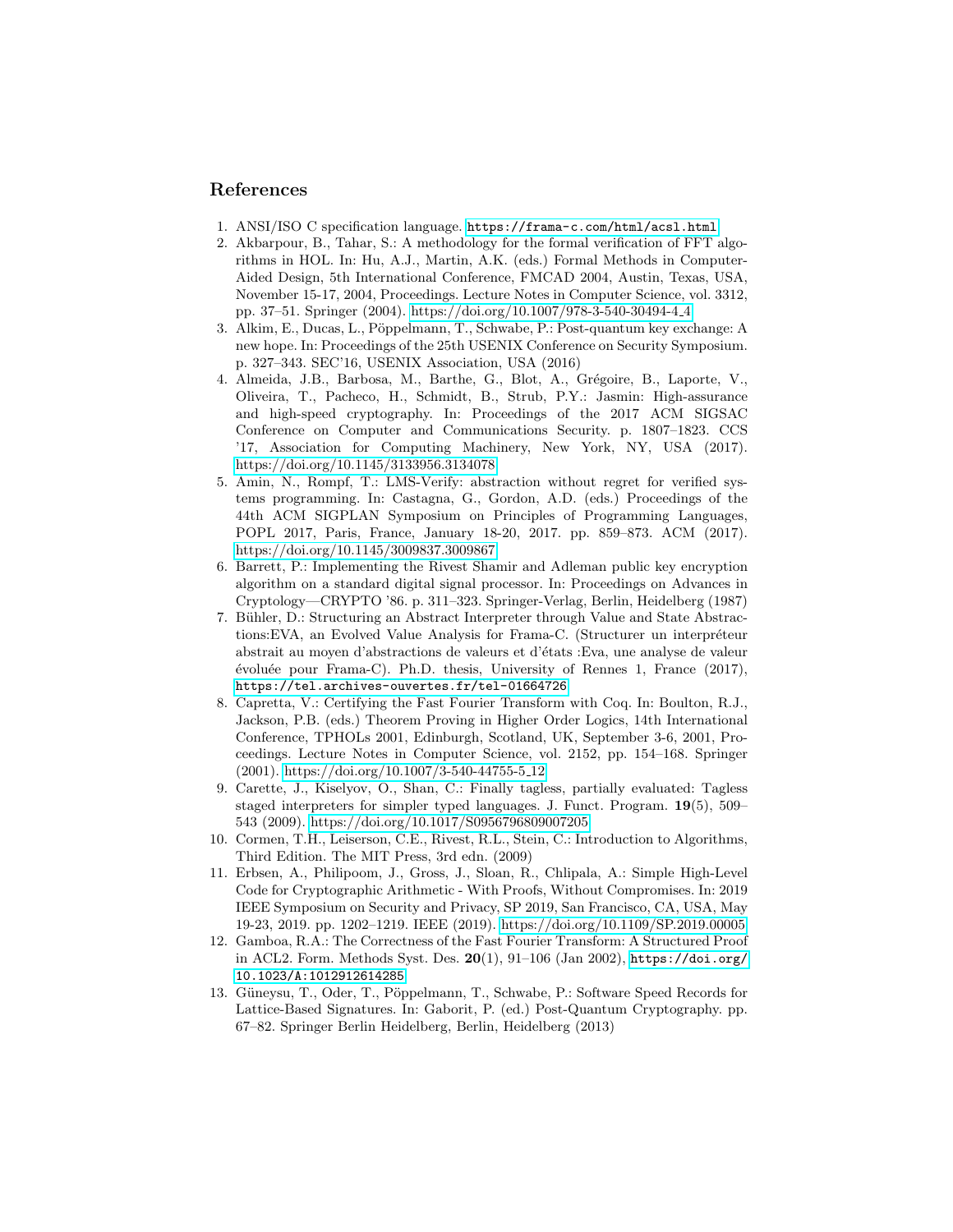- <span id="page-17-0"></span>14. Kiselyov, O., Biboudis, A., Palladinos, N., Smaragdakis, Y.: Stream fusion, to completeness. In: Proceedings of the 44th ACM SIGPLAN Symposium on Principles of Programming Languages. p. 285–299. POPL 2017, Association for Computing Machinery, New York, NY, USA (2017).<https://doi.org/10.1145/3009837.3009880>
- <span id="page-17-1"></span>15. Krishnaswami, N.R., Yallop, J.: A typed, algebraic approach to parsing. In: Proceedings of the 40th ACM SIGPLAN Conference on Programming Language Design and Implementation. p. 379–393. PLDI 2019, Association for Computing Machinery, New York, NY, USA (2019).<https://doi.org/10.1145/3314221.3314625>
- <span id="page-17-10"></span>16. Kroening, D., Strichman, O.: Decision Procedures - An Algorithmic Point of View, Second Edition. Texts in Theoretical Computer Science. An EATCS Series, Springer (2016).<https://doi.org/10.1007/978-3-662-50497-0>
- <span id="page-17-6"></span>17. Longa, P., Naehrig, M.: Speeding up the number theoretic transform for faster ideal lattice-based cryptography. In: Foresti, S., Persiano, G. (eds.) Cryptology and Network Security. pp. 124–139. Springer International Publishing, Cham (2016)
- <span id="page-17-5"></span>18. Lyubashevsky, V., Peikert, C., Regev, O.: On ideal lattices and learning with errors over rings. In: Gilbert, H. (ed.) Advances in Cryptology – EUROCRYPT 2010. pp. 1–23. Springer Berlin Heidelberg, Berlin, Heidelberg (2010)
- <span id="page-17-8"></span>19. Masuda, M., Kameyama, Y.: FFT program generation for Ring LWE-based cryptography. In: Nakanishi, T., Nojima, R. (eds.) Advances in Information and Computer Security. pp. 151–171. Springer International Publishing, Cham (2021)
- <span id="page-17-9"></span>20. Montgomery, P.L.: Modular multiplication without trial division. Mathematics of Computation 44, 519–521 (1985)
- <span id="page-17-12"></span>21. Navas, J.A., Dutertre, B., Mason, I.A.: Verification of an optimized NTT algorithm. In: Christakis, M., Polikarpova, N., Duggirala, P.S., Schrammel, P. (eds.) Software Verification. pp. 144–160. Springer International Publishing, Cham (2020)
- <span id="page-17-13"></span>22. Protzenko, J., Parno, B., Fromherz, A., Hawblitzel, C., Polubelova, M., Bhargavan, K., Beurdouche, B., Choi, J., Delignat-Lavaud, A., Fournet, C., Kulatova, N., Ramananandro, T., Rastogi, A., Swamy, N., Wintersteiger, C.M., Zanella-Beguelin, S.: Evercrypt: A fast, verified, cross-platform cryptographic provider. In: 2020 IEEE Symposium on Security and Privacy (SP). pp. 983–1002 (2020). <https://doi.org/10.1109/SP40000.2020.00114>
- <span id="page-17-7"></span>23. Seiler, G.: Faster AVX2 optimized NTT multiplication for Ring-LWE lattice cryptography. IACR Cryptol. ePrint Arch. 2018, 39 (2018)
- <span id="page-17-2"></span>24. Shaikhha, A., Klonatos, Y., Koch, C.: Building efficient query engines in a high-level language. ACM Trans. Database Syst. 43(1) (Apr 2018). <https://doi.org/10.1145/3183653>
- <span id="page-17-3"></span>25. Wei, G., Chen, Y., Rompf, T.: Staged abstract interpreters: fast and modular whole-program analysis via meta-programming. Proc. ACM Program. Lang. 3(OOPSLA), 126:1–126:32 (2019).<https://doi.org/10.1145/3360552>
- <span id="page-17-4"></span>26. Zinzindohoué, J.K., Bhargavan, K., Protzenko, J., Beurdouche, B.: HACL\*: A verified modern cryptographic library. In: Proceedings of the 2017 ACM SIGSAC Conference on Computer and Communications Security. p. 1789–1806. CCS '17, Association for Computing Machinery, New York, NY, USA (2017). <https://doi.org/10.1145/3133956.3134043>

## <span id="page-17-11"></span>Appendix A Programs to be verified and their semantics

The verification procedure in Section [5](#page-11-0) is a series of step-by-step simplifications of programs and their correctness proofs. The following table lists the programs and the domain interpretations in the procedure.